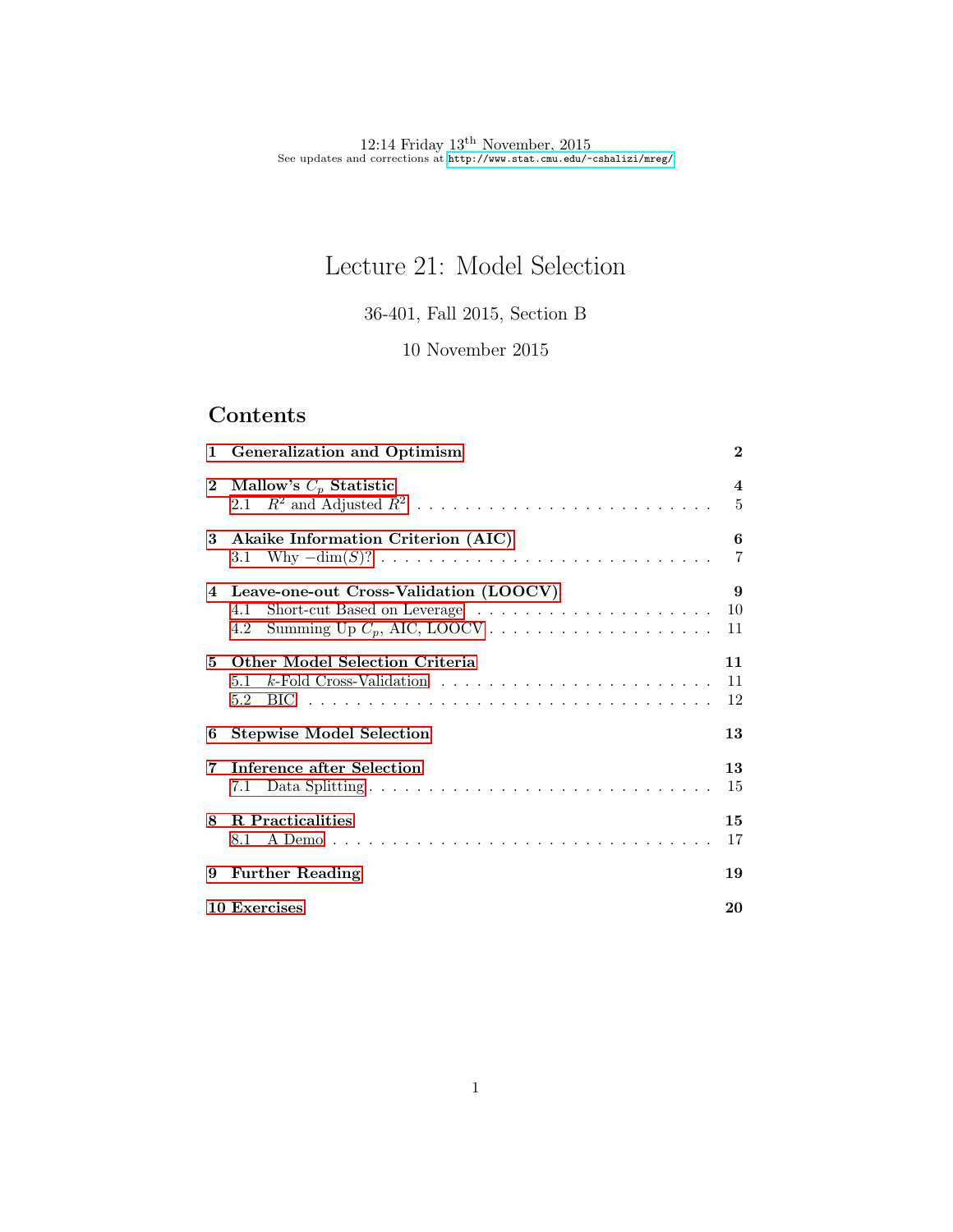## <span id="page-1-0"></span>1 Generalization and Optimism

We estimated our model by minimizing the mean squared error on our data:

$$
\widehat{\beta} = \operatorname*{argmin}_{\mathbf{b}} \frac{1}{n} (\mathbf{y} - \mathbf{x} \mathbf{b})^T (\mathbf{y} - \mathbf{x} \mathbf{b})
$$

Different linear models will amount to different choices of the design matrix  $x$  — we add or drop variables, we add or drop interactions or polynomial terms, etc., and this adds or removes columns from the design matrix. We might consider doing selecting among models themselves by minimizing the MSE. This is a very bad idea, for a fundamental reason:

Every model is too optimistic about how well it will actually predict.

Let's be very clear about what it would mean to predict well. The most challenging case would be that we see a new random point, with predictor values  $X_1, \ldots X_p$  and response Y, and our *old*  $\hat{\beta}$  has a small expected squared error:

$$
\mathbb{E}\left[\left(Y - \left(\hat{\beta}_0 + \sum_{j=1}^p X_j \hat{\beta}_j\right)\right)^2\right]
$$

Here both Y and the X's are random (hence the capital letters), so we might be asking the model for a prediction at a point it never saw before. (Of course if we have multiple identically distributed  $(X, Y)$  pairs, say q of them, the expected MSE over those  $q$  points is just the same as the expected squared error at one point.)

An easier task would be to ask the model for predictions at the *same* values of the predictor variables as before, but with different random noises. That is, we fit the model to

$$
\mathbf{Y} = \mathbf{x}\boldsymbol{\beta} + \boldsymbol{\epsilon}
$$

and now Tyche<sup>[1](#page-1-1)</sup> reach into her urn and gives us

$$
\mathbf{Y}' = \mathbf{x}\beta + \epsilon'
$$

where  $\epsilon$  and  $\epsilon'$  are independent but identically distributed. The design matrix is the same, the true parameters  $\beta$  are the same, but the noise is different<sup>[2](#page-1-2)</sup>. We now want to see if the coefficients we estimated from  $(\mathbf{x}, \mathbf{Y})$  can predict  $(\mathbf{x}, \mathbf{Y}')$ . Since the only thing that's changed is the noise, if the coefficients can't predict well any more, that means that they were really just memorizing the noise, and not actually doing anything useful.

<span id="page-1-2"></span><span id="page-1-1"></span><sup>1</sup>Look her up.

<sup>&</sup>lt;sup>2</sup>If we really are in an experimental setting, we really could get a realization of  $Y'$  just by running the experiment a second time. With surveys or with observational data, it would be harder to actually realize  $Y'$ , but mathematically at least it's unproblematic.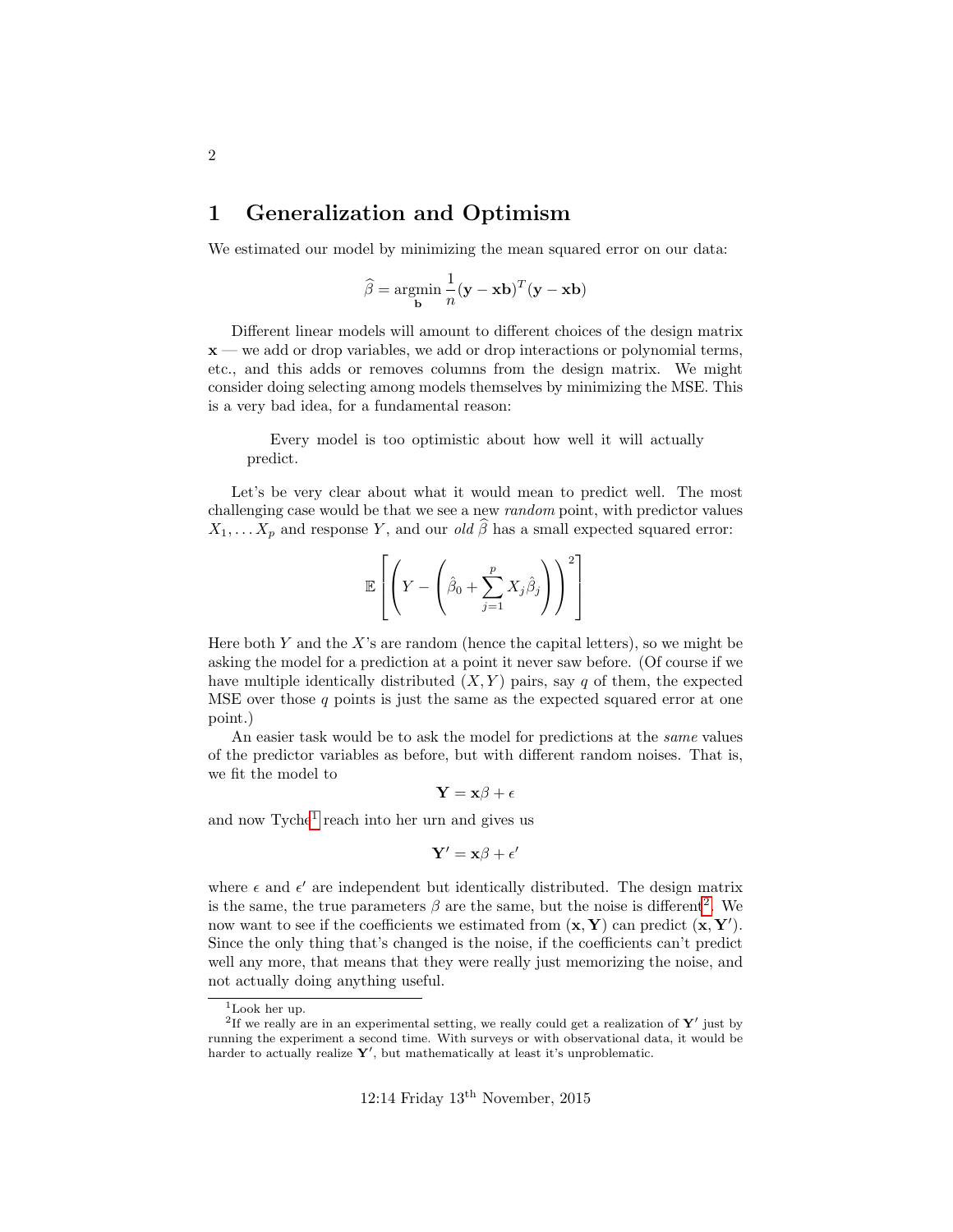Our out-of-sample expected MSE, then, is

$$
\mathbb{E}\left[n^{-1}(\mathbf{Y}'-\mathbf{x}\widehat{\beta})^T(\mathbf{Y}'-\mathbf{x}\widehat{\beta})\right]
$$

It will be convenient to break this down into an average over data points, and to abbreviate  $\mathbf{x}\hat{\beta} = \hat{\mathbf{m}}$ , the vector of fitted values. Notice that since the predictor variables and the coefficients aren't changing, our predictions are the same both in and out of sample — at point *i*, we will predict  $\hat{m}_i$ .<br>In this potation, then the expected out of sample MSF is

In this notation, then, the expected out-of-sample MSE is

$$
\mathbb{E}\left[\frac{1}{n}\sum_{i=1}^{n}(Y_i'-\widehat{m}_i)^2\right]
$$

We'll compare this to the expected in-sample MSE,

$$
\mathbb{E}\left[\frac{1}{n}\sum_{i=1}^{n}\left(Y_i-\widehat{m}_i\right)^2\right]
$$

Notice that  $\hat{m}_i$  is a function of  $Y_i$  (among other things), so those are dependent<br>random variables, while  $\hat{m}_i$  and  $Y'$  are completely etatistically independent<sup>3</sup> random variables, while  $\hat{m}_i$  and  $Y'_i$  are completely statistically independent<sup>[3](#page-2-0)</sup>.<br>Recall this down term by term What's the expected value of the *i*<sup>th</sup> is

Break this down term by term. What's the expected value of the  $i<sup>th</sup>$  insample squared error?

$$
\mathbb{E}\left[\left(Y_i - \hat{m}_i\right)^2\right] = \text{Var}\left[Y_i - \hat{m}_i\right] + \left(\mathbb{E}\left[Y_i - \hat{m}_i\right]\right)^2 \tag{1}
$$
\n
$$
= \text{Var}\left[Y_i\right] + \text{Var}\left[\hat{m}_i\right] - 2\text{Cov}\left[Y_i, \hat{m}_i\right] + \left(\mathbb{E}\left[Y_i\right] - \mathbb{E}\left[\hat{m}_i\right]\right)^2\right] \tag{1}
$$

The covariance term is not (usually) zero, because, as I just said,  $\hat{m}_i$  is a function of, in part,  $Y_i$ .

On the other hand, what's the expected value of the  $i<sup>th</sup>$  squared error on new data?

$$
\mathbb{E}\left[\left(Y_i'-\hat{m}_i\right)^2\right] = \text{Var}\left[Y_i'-\hat{m}_i\right] + \left(\mathbb{E}\left[Y_i'-\hat{m}_i\right]\right)^2
$$
\n
$$
= \text{Var}\left[Y_i'\right] + \text{Var}\left[\hat{m}_i\right] - 2\text{Cov}\left[Y_i',\hat{m}_i\right] + \left(\mathbb{E}\left[Y_i'\right] - \mathbb{E}\left[\hat{m}_i\right]\right)^2\right]
$$
\n(3)

 $Y_i'$  is independent of  $Y_i$ , but has the same distribution. This tells us that  $\mathbb{E}[Y_i'] = \mathbb{E}[Y_i], \text{Var}[Y_i'] = \text{Var}[Y_i], \text{but Cov}[Y_i', \hat{m}_i] = 0.$  So

$$
\mathbb{E}\left[\left(Y_i' - \hat{m}_i\right)^2\right] = \text{Var}\left[Y_i\right] + \text{Var}\left[\hat{m}_i\right] + \left(\mathbb{E}\left[Y_i\right] - \mathbb{E}\left[\hat{m}_i\right]\right)^2\tag{5}
$$

$$
= \mathbb{E}\left[ (Y_i - \hat{m}_i)^2 \right] + 2 \text{Cov}\left[ Y_i, \hat{m}_i \right] \tag{6}
$$

Averaging over data points,

$$
\mathbb{E}\left[\frac{1}{n}\sum_{i=1}^{n}(Y_i'-\widehat{m}_i)^2\right] = \mathbb{E}\left[\frac{1}{n}\sum_{i=1}^{n}(Y_i-\widehat{m}_i)^2\right] + \frac{2}{n}\sum_{i=1}^{n}\text{Cov}[Y_i,\widehat{m}_i]
$$

<span id="page-2-0"></span><sup>&</sup>lt;sup>3</sup>That might sound weird, but remember we're holding  $x$  fixed in this exercise, so what we mean is that knowing  $\hat{m}_i$  doesn't give us an extra information about  $Y'_i$  beyond what we'd get from knowing the values of the  $X$  variables.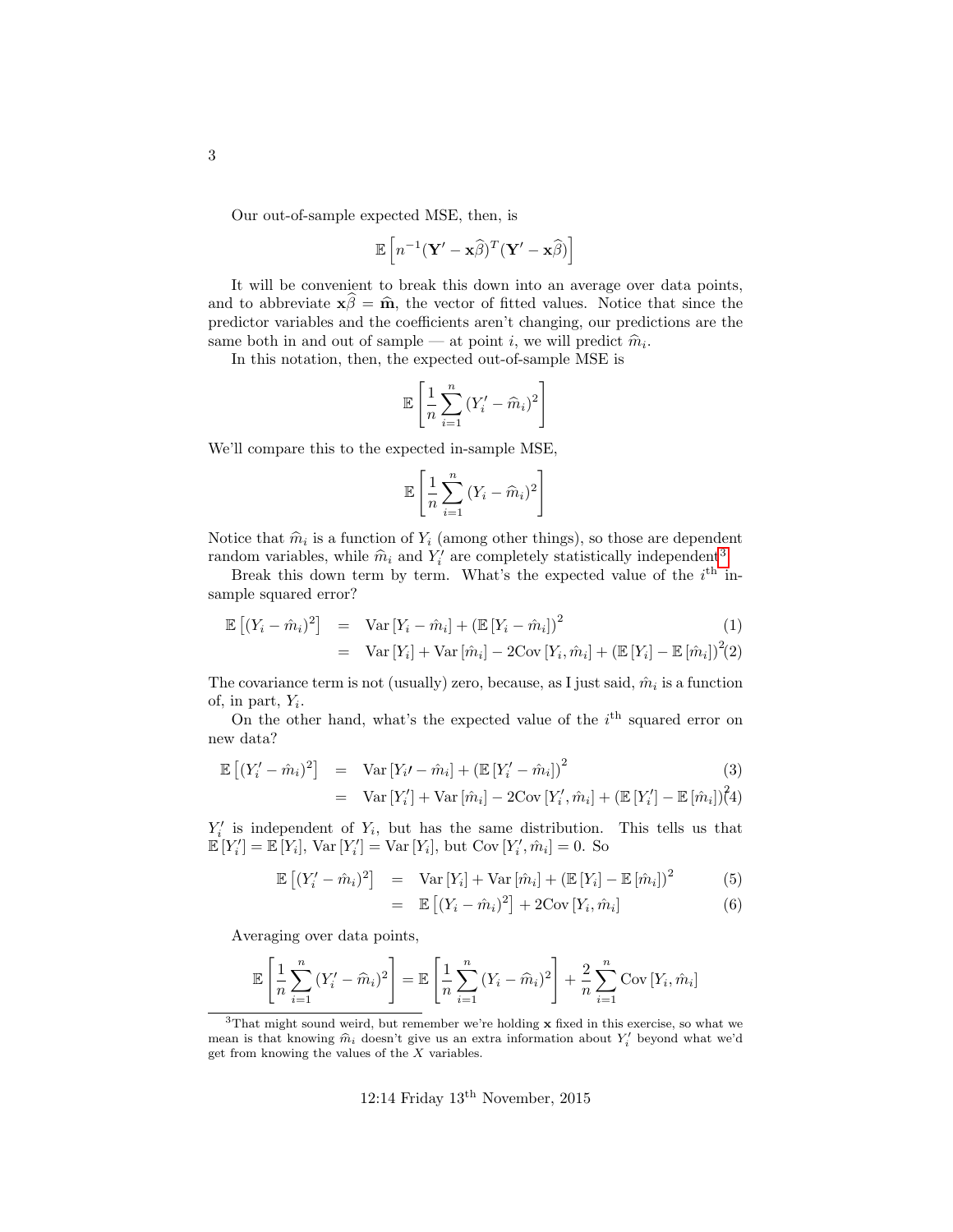Clearly, we need to get a handle on that sum of covariances.

For a linear model, though,  $Cov[Y_i, \hat{m}_i] = \sigma^2 H_{ii}$  (Exercise [1\)](#page-19-1). So, for linear models,

$$
\mathbb{E}\left[\frac{1}{n}\sum_{i=1}^{n}(Y_i'-\widehat{m}_i)^2\right] = \mathbb{E}\left[\frac{1}{n}\sum_{i=1}^{n}(Y_i-\widehat{m}_i)^2\right] + \frac{2}{n}\sigma^2 \operatorname{tr}\mathbf{H}
$$

and we know that with p predictors and one intercept, tr  $\mathbf{H} = p+1$  (Homework 5). Thus, for linear models,

$$
\mathbb{E}\left[\frac{1}{n}\sum_{i=1}^{n}(Y'_{i}-\widehat{m}_{i})^{2}\right] = \mathbb{E}\left[\frac{1}{n}\sum_{i=1}^{n}(Y_{i}-\widehat{m}_{i})^{2}\right] + \frac{2}{n}\sigma^{2}(p+1)
$$

Of course, we don't actually know the expectation on the right-hand side, but we do have a sample estimate of it, which is the in-sample MSE. If the law of large numbers is still our friend,

$$
\mathbb{E}\left[\frac{1}{n}\sum_{i=1}^{n}(Y_i'-\widehat{m}_i)^2\right] \approx \frac{1}{n}\sum_{i=1}^{n}(Y_i-\widehat{m}_i)^2 + \frac{2}{n}\sigma^2(p+1)
$$

The second term on the right,  $\left(\frac{2}{n}\right)\sigma^2(p+1)$ , is the **optimism** of the model — the amount by which its in-sample MSE systematically under-estimates its true expected squared error. Notice that this:

- Grows with  $\sigma^2$ : more noise gives the model more opportunities to seem to fit well by capitalizing on chance.
- Shrinks with n: at any fixed level of noise, more data makes it harder to pretend the fit is better than it really is.
- Grows with p: every extra parameter is another control which can be adjusted to fit to the noise.

Minimizing the in-sample MSE completely ignores the bias from optimism, so it is guaranteed to pick models which are too large and predict poorly out of sample. If we could calculate the optimism term, we could at least use an unbiased estimate of the true MSE on new data.

Of course, we do not actually know  $\sigma^2$ .

## <span id="page-3-0"></span>2 Mallow's  $C_p$  Statistic

The Mallows  $C_p$  statistic just substitutes in a feasible estimator of  $\sigma^2$ , which is  $\hat{\sigma}^2$  from the largest model we consider. This will be an unbiased estimator of  $\sigma^2$ if the real model is smaller (contains a strict subset of the predictor variables), but not vice versa<sup>[4](#page-3-1)</sup>.

<span id="page-3-1"></span><sup>&</sup>lt;sup>4</sup>This assumes the largest model must contain the truth!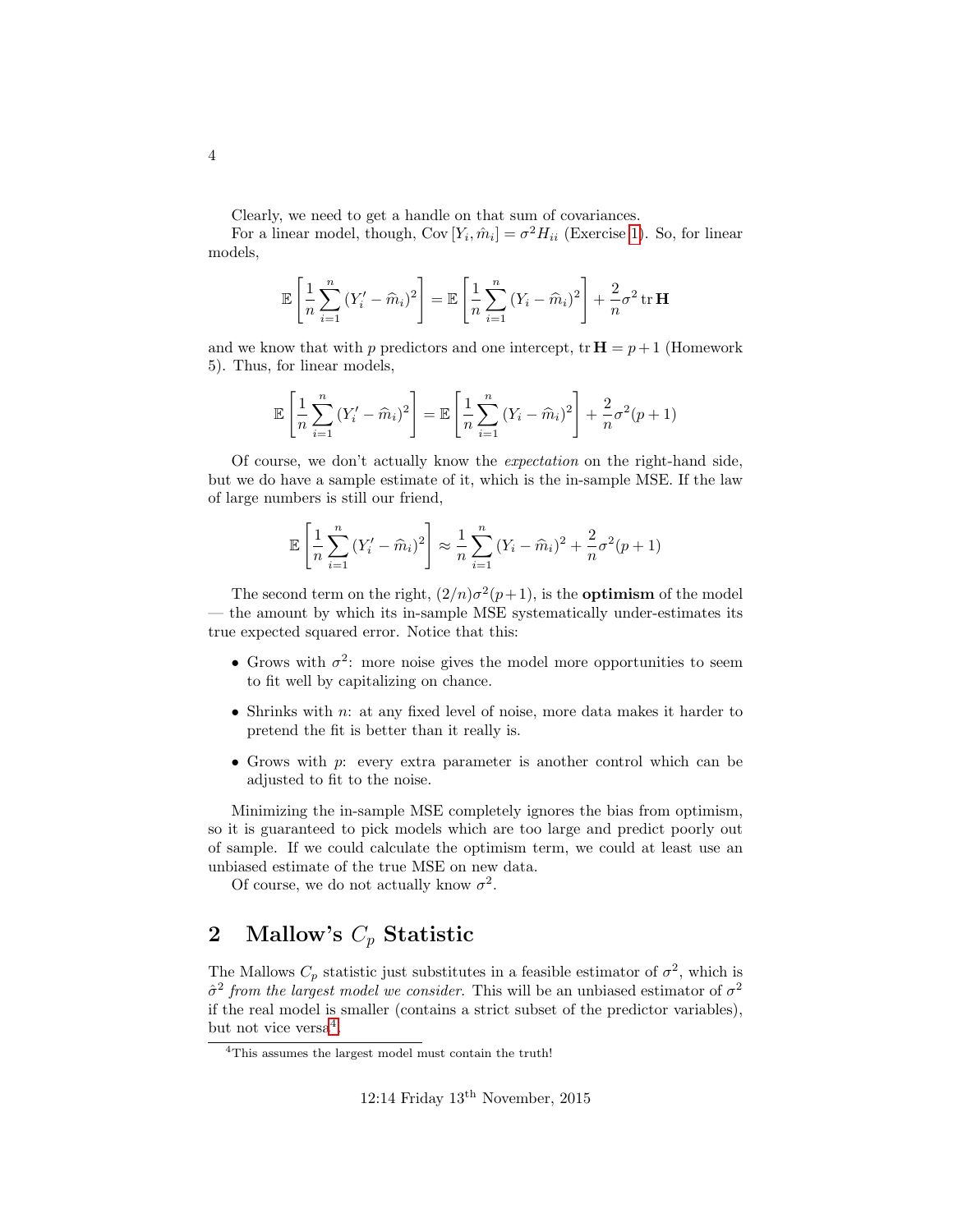That is, for a linear model with  $p + 1$  coefficients fit by OLS,

<span id="page-4-3"></span>
$$
C_p \equiv \frac{1}{n} \sum_{i=1}^{n} (Y_i - \widehat{m}_i)^2 + \frac{2}{\widehat{\sigma}^2} n(p+1)
$$
 (7)

The selection rule is to pick the model which minimizes  $C_p$ .

We can think of  $C_p$  as having two parts,

$$
C_p = MSE + (penalty)
$$

From one point of view, the penalty is just an estimate of the bias. From another point of view, it's a cost we're imposing on models for having extra parameters. Every new parameter has got to pay that cost by reducing the MSE by at least a certain amount; if it doesn't, the extra parameter isn't worth it.

(Before this, we've only been dealing with one model, so we've not had to distinguish carefully between the in-sample MSE and the maximum likelihood estimate of  $\sigma^2$ . With multiple models floating around, though, each can have its own MSE, but there is only one true  $\sigma^2$ , and we need an estimate of it.)

For comparing models, we really care about differences:

<span id="page-4-1"></span>
$$
\Delta C_p = MSE_1 - MSE_2 + \frac{2}{n}\hat{\sigma}^2(p_1 - p_2)
$$
\n(8)

(The extra term for the intercept, being common to both models, doesn't contribute.)

Alternate form of  $C_p$  You will find many references which define  $C_p$  somewhat differently:

<span id="page-4-2"></span>
$$
\frac{nMSE}{\hat{\sigma}^2} - n + 2p\tag{9}
$$

and say that the optimal value is close to  $p$ , not close to  $0$ . To see that this selects exactly the same models as the rule given above, take a difference between two models, with MSE's  $MSE_1, MSE_2$  and  $p_1, p_2$  predictors. We get

$$
\frac{n(MSE_1 - MSE_2)}{\hat{\sigma}^2} + 2(p_1 - p_2)
$$

Dividing by n and multiplying by  $\hat{\sigma}^2$  gives us back Eq. [8.](#page-4-1) There are reasons to assert that Eq. [9](#page-4-2) should indeed be close to  $p$  for the right model (if the Gaussian noise assumption holds), but Eq. [7](#page-4-3) is a good estimate of the out-of-sample error, and a good model selection rule, much more broadly.

### <span id="page-4-0"></span>2.1  $R^2$  and Adjusted  $R^2$

Recall that

$$
R^2 = 1 - \frac{MSE}{s_Y^2}
$$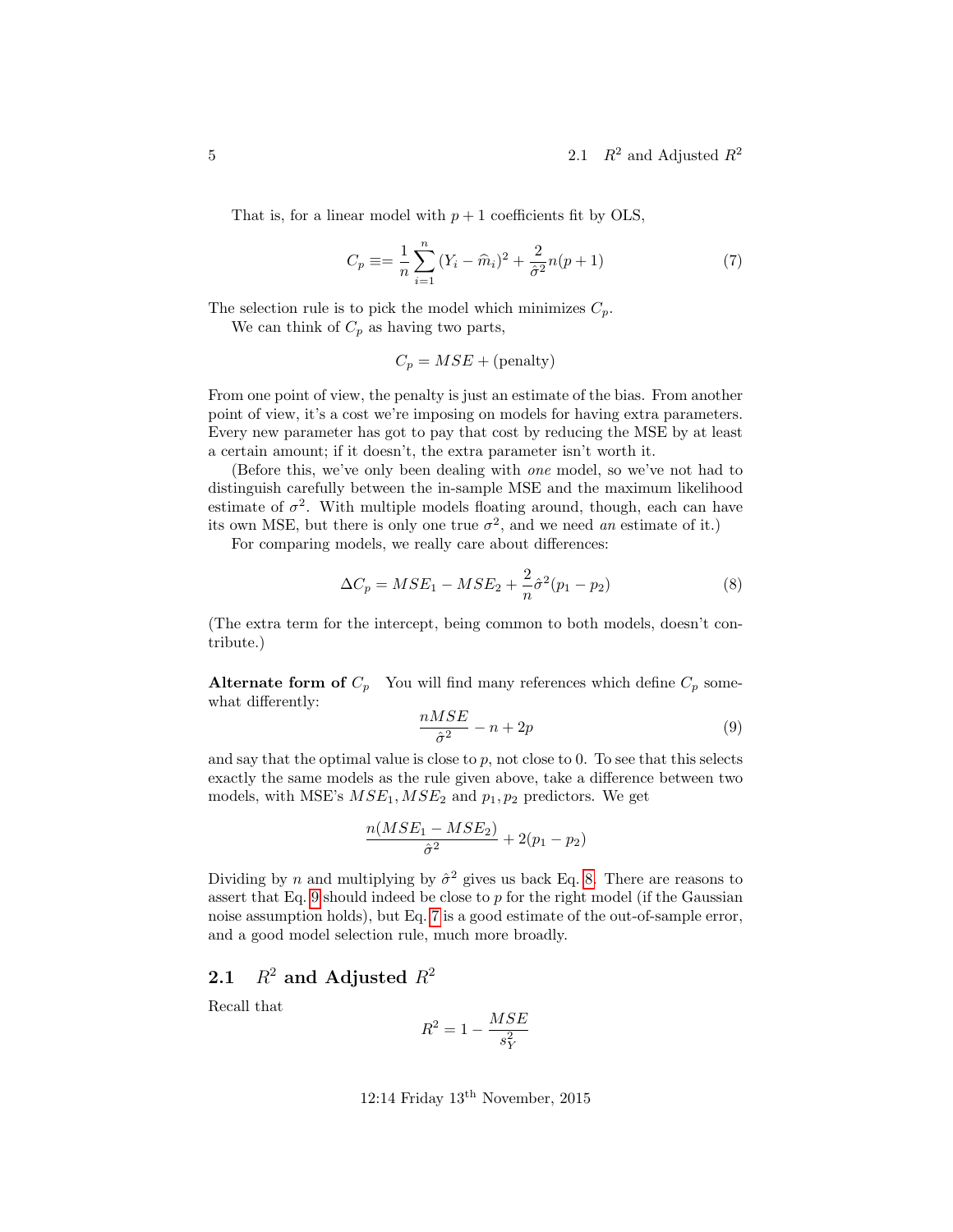Picking a model by maximizing  $R^2$  is thus equivalent to picking a model by minimizing MSE. It is therefore stupid for exactly the same reasons that minimizing MSE across models is stupid.

Recall that the adjusted  $R^2$  is

$$
R_{adj}^2 = 1 - \frac{MSE \frac{n}{n - p - 1}}{s_Y^2}
$$

That is, it's  $R^2$  with the unbiased estimator of  $\sigma^2$ . Maximizing adjusted  $R^2$ therefore corresponds to minimizing that unbiased estimator. What does that translate to?

$$
MSE \frac{n}{n - p - 1} = MSE \frac{1}{1 - (p + 1)/n}
$$
(10)

$$
\approx \quad MSE\left(1 + \frac{p+1}{n}\right) \tag{11}
$$

$$
= \quad MSE + MSE \frac{p+1}{n} \tag{12}
$$

where the approximation becomes exact as  $n \to \infty$  with p fixed<sup>[5](#page-5-1)</sup>. Even for the completely right model, where  $MSE$  is a consistent estimator of  $\hat{\sigma}^2$ , the correction or penalty is only half as big as we've seen it should be. Selecting models using adjusted  $R^2$  is not completely stupid, as maximizing  $R^2$  is, but it is still not going to work very well.

## <span id="page-5-0"></span>3 Akaike Information Criterion (AIC)

The great Japanese statistician Hirotugu Akaike proposed a famous model selection rule which also has the form of "in-sample performance plus penalty". What has come to be called the Akaike information criterion (AIC) is

$$
AIC(S) \equiv L_S - \dim(S)
$$

where  $L<sub>S</sub>$  is the log likelihood of the model S, evaluated at the maximum likelihood estimate, and  $\dim(S)$  is the dimension of S, the number of adjustable parameters it has. Akaike's rule is to pick the model which maximizes AIC<sup>[6](#page-5-2)</sup>.

The reason for this definition is that Akaike showed  $AIC/n$  is an unbiased estimate of the expected log-probability the estimated parameters will give to a new data point which it hasn't seen before, if the model is right. This is the natural counterpart of expected squared error for more general distributions

<span id="page-5-1"></span><sup>&</sup>lt;sup>5</sup>Use the binomial theorem to expand  $1/(1-u)$  as  $1+u+u^2+\ldots$ , and truncate the series at first order. (If u is small,  $u^2$  is tiny, and the higher powers microscopic.)

<span id="page-5-2"></span> $6$ Actually, in his original paper [\(Akaike, 1973\)](#page-19-2), he proposed using *twice* this, to simplify some calculations involving chi-squared distributions. Many subsequent authors have since kept the factor of 2, which of course will not change which model is selected. Also, some authors define AIC as negative of this, and then minimize it; again, clearly the same thing.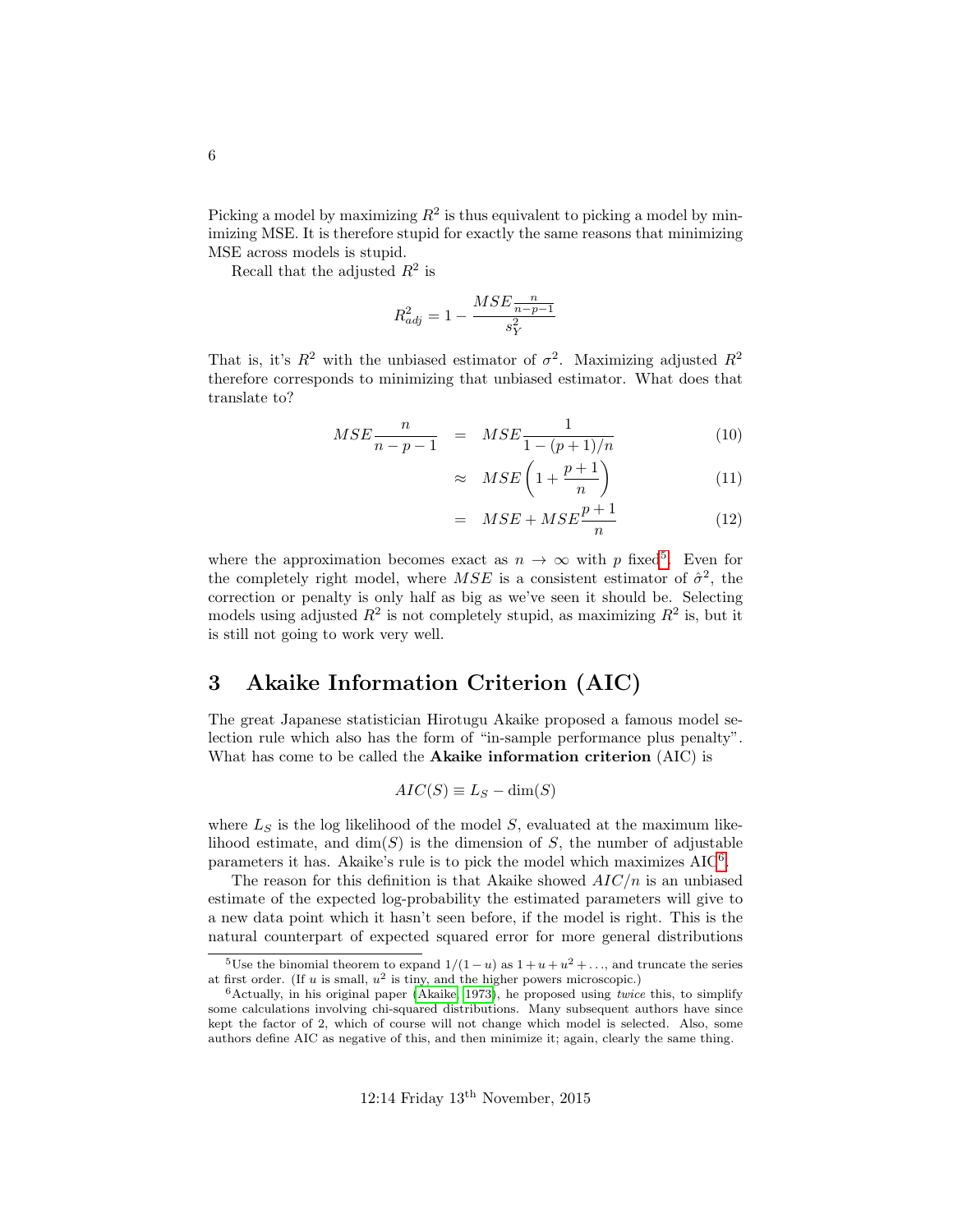than the Gaussian. IF we do specialize to linear-Gaussian models, then we've seen (Lecture 10) that

$$
L = -\frac{n}{2}(1 + \log 2\pi) - \frac{n}{2}\log MSE
$$

and the dimension of the model is  $p + 2$  (because  $\sigma^2$  is also an adjustable parameter). Notice that  $-\frac{n}{2}(1+\log 2\pi)$  doesn't involve the parameters at all. If we compare AICs for two models, with mean squared errors in-sample of  $MSE<sub>1</sub>$ and  $MSE_2$ , and one with  $p_1$  predictors and the other with  $p_2$ , the difference in AICs will be

$$
\Delta AIC = -\frac{n}{2} \log MSE_1 + \frac{n}{2} \log MSE_2 - (p_1 - p_2)
$$

To relate this to  $C_p$ , let's write  $MSE_2 = MSE_1 + \Delta MSE$ . Then

$$
\Delta AIC = -\frac{n}{2} \log MSE_1 + \frac{n}{2} \log MSE_1 \left( 1 + \frac{\Delta MSE}{MSE_1} \right) - (p_1 - p_2) \tag{13}
$$
\n
$$
= -\frac{n}{2} \log \left( 1 + \frac{\Delta MSE}{MSE_1} \right) - (p_1 - p_2) \tag{14}
$$

$$
= -\frac{n}{2}\log\left(1 + \frac{\Delta MSE}{MSE_1}\right) - (p_1 - p_2) \tag{14}
$$

Now let's suppose that model 1 is actually the correct model, so  $MSE_1 = \hat{\sigma}^2$ , and that  $\Delta MSE$  is small compared to  $\hat{\sigma}^2$ , so<sup>[7](#page-6-1)</sup>

$$
\Delta AIC \approx -\frac{n}{2} \frac{\Delta MSE}{\hat{\sigma}^2} - (p_1 - p_2) \tag{15}
$$

$$
\frac{-2\hat{\sigma}^2}{n}\Delta AIC \approx \Delta MSE + \frac{2}{n}\hat{\sigma^2}(p_1 - p_2) = \Delta C_p \tag{16}
$$

So, if one of the models we're looking at is actually the correct model, and the others aren't too different from it, picking by maximizing AIC will give the same answer as picking by minimizing  $C_p$ .

Other Uses of AIC AIC can be applied whenever we have a likelihood. It is therefore used for tasks like comparing models of probability distributions, or predictive models where the whole distribution is important.  $C_p$ , by contrast, really only makes sense if we're trying to do regression and want to use squared error.

#### <span id="page-6-0"></span>3.1 Why  $-\dim(S)$ ?

Akaike had a truly brilliant argument for subtracting a penalty equal to the number of parameters from the log-likelihood, which is too pretty not to at least sketch here.<sup>[8](#page-6-2)</sup>

Generically, say that the parameter vector is  $\theta$ , and its true value is  $\theta^*$ . (For linear regression with Gaussian noise,  $\theta$  consists of all  $p+1$  coefficients plus  $\sigma^2$ .)

<span id="page-6-1"></span> $\overline{7}$ Taylor expand log 1 + u around 1 to get log 1 + u  $\approx u$ , for u close to 0.

<span id="page-6-2"></span><sup>8</sup>Nonetheless, this subsection is optional.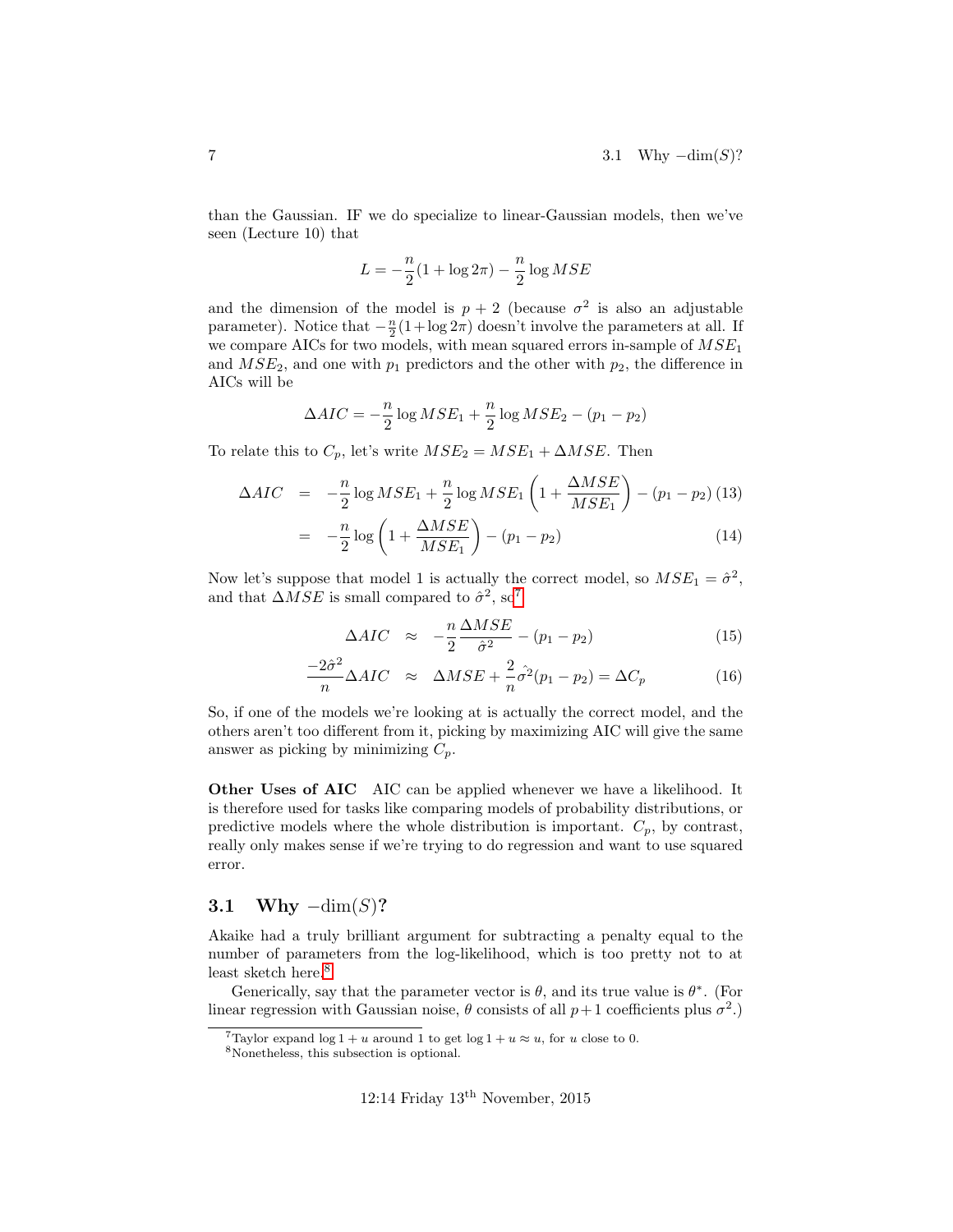The length of this vector, which is  $dim(S)$ , is let's say d. (For linear regression with Gaussian noise,  $d = p + 2$ .) The maximum likelihood estimate is  $\hat{\theta}$ . We know that the derivative of the likelihood is zero at the MLE:

$$
\nabla L(\hat{\theta}) = 0
$$

Let's do a Taylor series expansion of  $\nabla L(\theta)$  around the true parameter value  $\theta^*$ :

$$
\nabla L(\theta) = \nabla L(\theta^*) + (\theta - \theta^*) \nabla \nabla L(\theta^*)
$$

Here  $\nabla \nabla L(\theta^*)$  is the  $d \times d$  matrix of second partial derivatives of L, evaluated at  $\theta^*$ . This is called the **Hessian**, and would traditionally be written **H**, but that would lead to confusion with the hat matrix, so I'll call it  $K$ . Therefore the Taylor expansion for the gradient of the log-likelihood is

$$
\nabla L(\theta) = \nabla L(\theta^*) + (\theta - \theta^*)\mathbf{K}
$$

Applied to the MLE,

$$
\mathbf{0} = \nabla L(\theta^*) + (\hat{\theta} - \theta^*)\mathbf{K}
$$

or

$$
\hat{\theta} = \theta^* - K^{-1} \nabla L(\theta^*)
$$

What is the *expected* log-likelihood, on new data, of  $\hat{\theta}$ ? Call this expected log-likelihood  $\ell$  (using a lower-case letter to indicate that it is non-random). Doing another Taylor series,

$$
\ell(\theta) \approx \ell(\theta^*) + (\theta - \theta^*)^T \nabla \ell(\theta^*) + \frac{1}{2} (\theta - \theta^*)^T \nabla \nabla \ell(\theta^*) (\theta - \theta^*)
$$

However, it's not hard to show that the expected log-likelihood is always<sup>[9](#page-7-0)</sup> maximized by the true parameters, so  $\nabla \ell(\theta^*) = 0$ . (The same argument also shows  $\mathbb{E}[\nabla L(\theta^*)] = 0.$  Call the Hessian in this Taylor expansion **k**. (Again, notice the lower-case letter for a non-random quantity.) We have

$$
\ell(\theta) \approx \ell(\theta^*) + \frac{1}{2}(\theta - \theta^*)^T \mathbf{k}(\theta - \theta^*)
$$

Apply this to the MLE:

$$
\ell(\hat{\theta}) \approx \ell(\theta^*) + \frac{1}{2} \nabla L(\theta^*) \mathbf{K}^{-1} \mathbf{k} \mathbf{K}^{-1} \nabla L(\theta^*)
$$

Taking expectations,

$$
\mathbb{E}\left[\ell(\hat{\theta})\right] \approx \ell(\theta^*) + \frac{1}{2} \operatorname{tr} \mathbf{K}^{-1} \mathbf{k} \mathbf{K}^{-1} \mathbf{J}
$$

where  $\text{Var}[\nabla L(\theta^*)] = \mathbf{J}$ . For large n, **K** converges on **k**, so this simplifies to

$$
\mathbb{E}\left[\ell(\hat{\theta})\right] \approx \ell(\theta^*) + \frac{1}{2} \operatorname{tr} \mathbf{k}^{-1} \mathbf{J}
$$

<span id="page-7-0"></span><sup>9</sup>Except for quite weird models.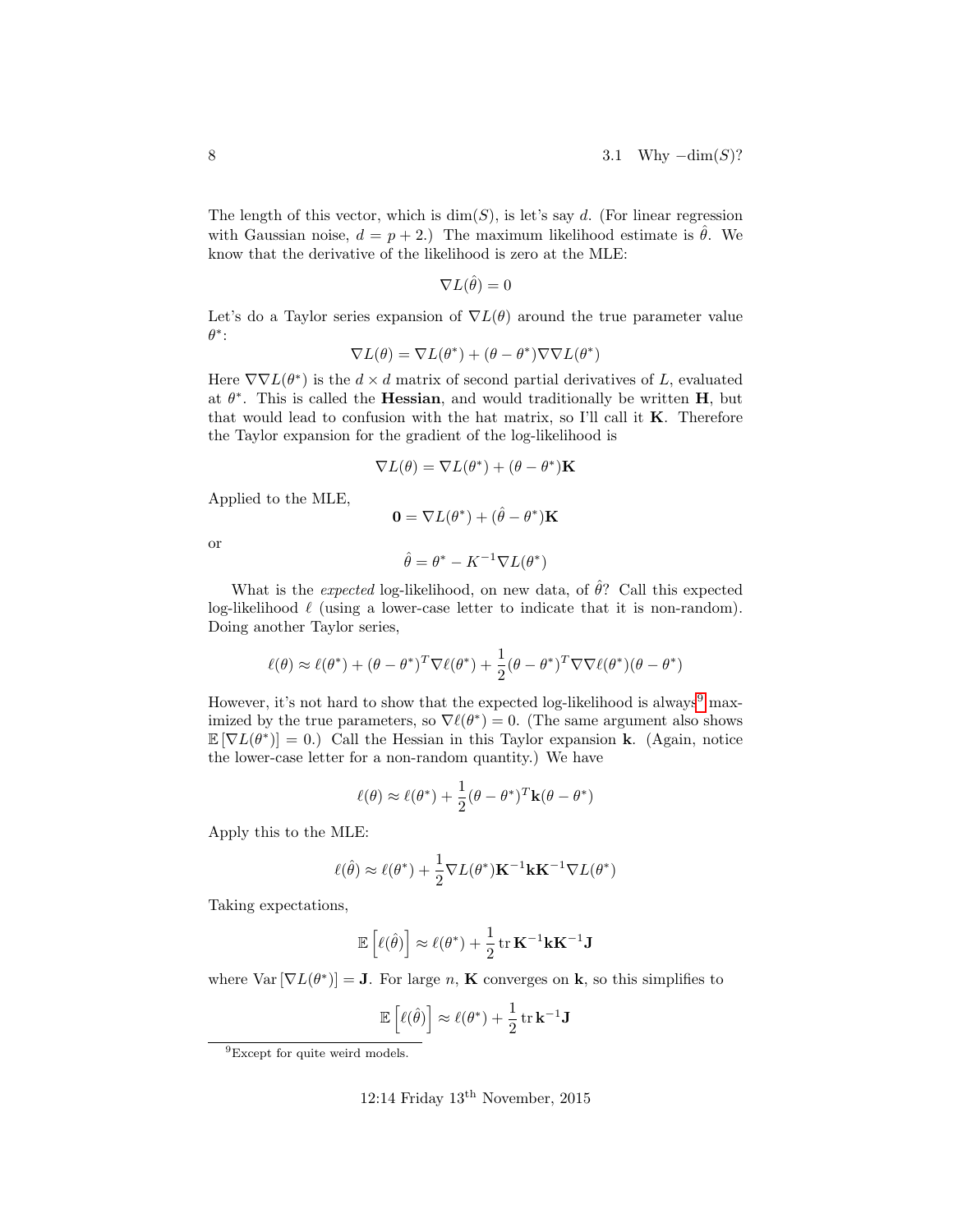This still leaves things in terms of  $\ell(\theta^*)$ , which of course we don't know, but now we do another Taylor expansion, this time of L around  $\hat{\theta}$ :

$$
L(\theta^*) \approx L(\hat{\theta}) + \frac{1}{2}(\theta^* - \hat{\theta})^T \nabla \nabla L(\hat{\theta})(\theta^* - \hat{\theta})
$$

so

$$
L(\theta^*) \approx L(\hat{\theta}) + \frac{1}{2} (\mathbf{K}^{-1} \nabla L(\theta^*))^T \nabla \nabla L(\hat{\theta}) (\mathbf{K}^{-1} \nabla L(\theta^*))
$$

For large  $n, \nabla \nabla L(\hat{\theta}) \to \nabla \nabla L(\theta^*) \to \mathbf{k}$ . So, again taking expectations,

$$
\ell(\theta^*) \approx \mathbb{E}\left[L(\hat{\theta}\right] + \frac{1}{2}\operatorname{tr}\mathbf{k}^{-1}\mathbf{J}
$$

Putting these together,

$$
\mathbb{E}\left[\ell(\hat{\theta})\right] \approx \mathbb{E}\left[L(\hat{\theta}\right] + \text{tr}\,\mathbf{k}^{-1}\mathbf{J}
$$

An unbiased estimate is therefore

$$
L(\hat{\theta}) + \text{tr}\,\mathbf{k}^{-1}\mathbf{J}
$$

Finally, a fundamental result (the "Fisher identity") says that for wellbehaved models, if the model is correct, then

$$
\text{Var}\left[\nabla L(\theta^*)\right] = -\nabla \nabla \ell(\theta^*)
$$

or  $J = -k$ . Hence, if the model is correct, our unbiased estimate is just

$$
L(\hat{\theta}) - \mathop{\rm tr}\nolimits \mathbf{I}
$$

and of course  $tr I = d$ .

There, as you'll notice, several steps where we're making a bunch of approximations. Some of these approximations (especially those involving the Taylor expansions) can be shown to be OK asymptotically (i.e., as  $n \to \infty$ ) by more careful math. The last steps, however, where we invoke the Fisher identity, are rather more dubious. (After all, all of the models we're working with can hardly contain the true distribution.) A somewhat more robust version of AIC is therefore to use as the criterion

$$
L(\hat{\theta}) + \mathop{\rm tr}\nolimits \mathbf{K}\mathbf{J}
$$

## <span id="page-8-0"></span>4 Leave-one-out Cross-Validation (LOOCV)

When looking at influential points and outliers, we considered omitting one point from the data set, estimating the model, and then trying to predict that one data point. The **leave-one-out** fitted value for data point *i* is  $\hat{m}_i^{(-i)}$ , where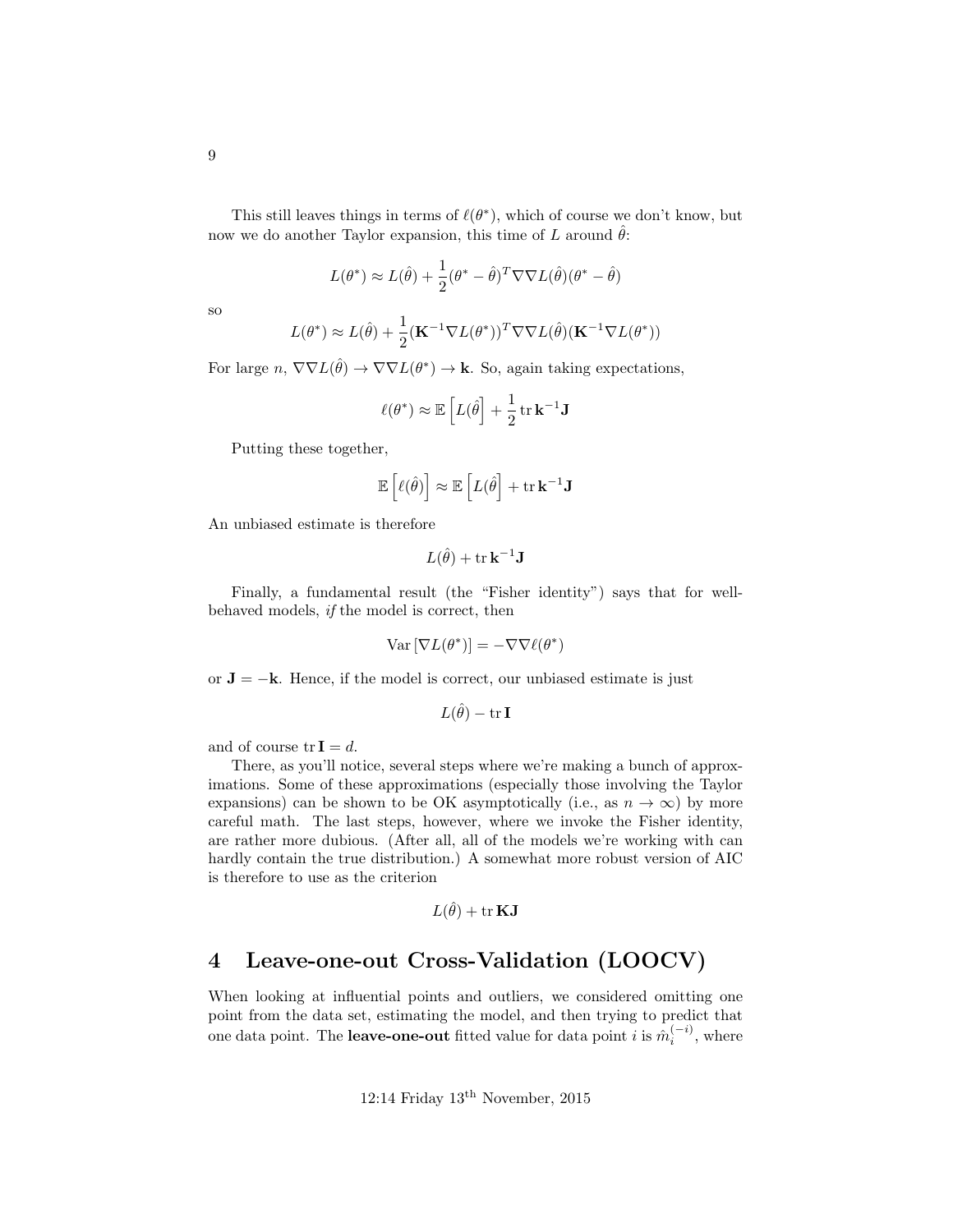#### 10 4.1 Short-cut Based on Leverage

the subscript  $(-i)$  indicates that point i was left out in calculating this fit. The leave-one-out cross-validation score of the model is

$$
LOOCV = \frac{1}{n} \sum_{i=1}^{n} (Y_i - \hat{m}_i^{(-i)})^2
$$

(Many more old-fashioned regression textbooks look at  $nLOOCV$ , and call it PRESS, "predictive residual sum of squares".)

The story for cross-validation is pretty compelling: we want to know if our model can generalize to new data, so see how well it generalizes to new data. Leaving out each point in turn ensures that that the set of points on which we try to make predictions is just as representative of the whole population as the original sample was. Fortunately, this is one of those cases where a compelling story is actually true: LOOCV is an unbiased estimate of the generalization error.

#### <span id="page-9-0"></span>4.1 Short-cut Based on Leverage

Re-estimating the model  $n$  times would be seriously time-consuming, but there is fortunately a short-cut:

$$
LOOCV = \frac{1}{n} \sum_{i=1}^{n} \left( \frac{Y_i - \hat{m}_i}{1 - H_{ii}} \right)^2
$$

The numerator inside the square is just the residual of the model fit to the full data. This gets divided by  $1 - H_{ii}$ , which is also something we can calculate with just one fit to the model. (The denominator says that the residuals for high-leverage points count more, and those for low-leverage points count less. If the model is going out of its way to match  $Y_i$  (high leverage  $H_{ii}$ ) and it still can't fit it, that's worse than the same sized residual at a point the model doesn't really care about (low leverage).)

The gap between LOOCV and the MSE can be thought of as a penalty, just like with  $C_p$  or AIC. The penalty doesn't have such a nice mathematical expression, but it's well-defined and easy for us to calculate.

It also converges to the penalty  $C_p$  applies as n grows. To help see this, first observe that the  $H_{ii}$  must be getting small. (We know that  $\sum_i H_{ii} = p + 1$ .) Then<sup>[10](#page-9-1)</sup>  $(1 - H_{ii})^{-2} \approx 1 - 2H_{ii}$ , and

$$
LOOCV \approx \frac{1}{n} \sum_{i=1}^{n} (Y_i - \hat{m}_i)^2 (1 - 2H_{ii}) \approx MSE + 2\sigma^2 \operatorname{tr} \mathbf{H}
$$

Cross-validation with log-likelihood The leave-one-out idea can also be applied for any model where we make a probabilistic prediction. Instead of measuring mean squared error, we measure the negative log probability density

<span id="page-9-1"></span><sup>10</sup>Use the binomial theorem again.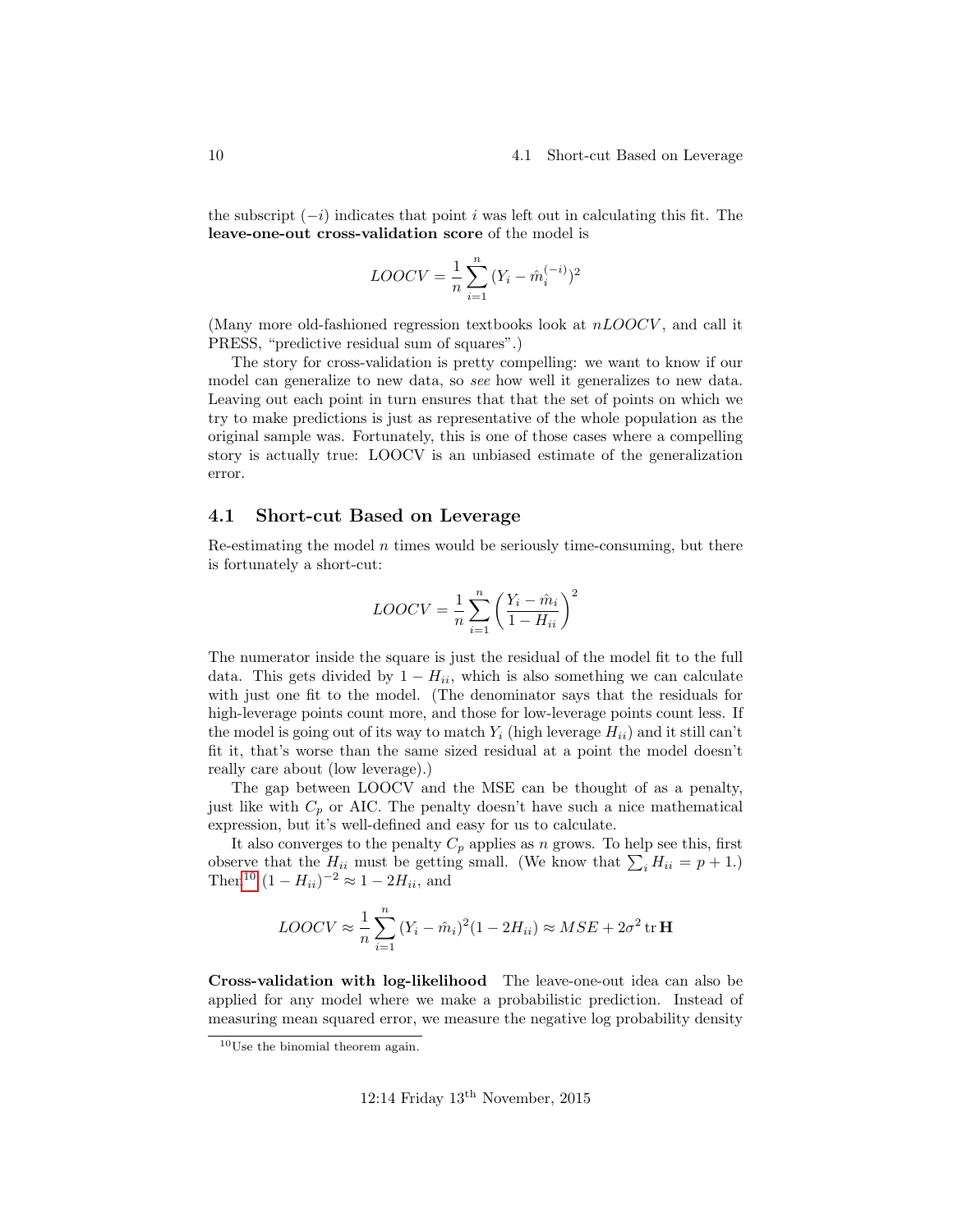the model assigns to the actual left-out point. (Negative, so that a lower score is still better.) With Gaussian noise, this comes to the same thing as the MSE, of course.

#### <span id="page-10-0"></span>4.2 Summing Up  $C_p$ , AIC, LOOCV

Under a very broad range of circumstances, there are theorems which say, roughly, the following:

As  $n \to \infty$ , the expected out-of-sample MSE of the model picked by leave-one-out cross-validation is close to that of the best model considered.

The condition for these results do not require that any of the models considered be true, or that the true model have Gaussian noise or even be linear.

As we've seen, for large n leave-one-out and Mallow's  $C_p$  become extremely similar, and will pick the same model, and so will AIC, if one of the models is right. So they will also pick models which predict almost as well as the best of the models we're working with. Since  $C_p$  and AIC involve less calculation than leave-one-out, they have advantages when  $n$  is large. Against this, there don't seem to be any situations where  $C_p$  or AIC pick models with good predictive performance but leave-one-out does not. The best way to think about  $C_p$  and AIC is that they are fast approximations to the more fundamental quantity, which is leave-one-out.

On the other hand, one can also prove the following:

As  $n \to \infty$ , if the true model is among those being compared, LOOCV,  $C_p$  and AIC will all tend to pick a *strictly larger* model than the truth.

That is, all three criteria tend to prefer models which are bigger than the true model, even when the true model is available to them. They are "not consistent for model selection".

The problem is that while these methods give unbiased estimates of the generalization error, that doesn't say anything about the variance of the estimates. Models with more parameters have higher variance, and the penalty applied by these methods isn't strong enough to overcome the chance of capitalizing on that variance.

### <span id="page-10-1"></span>5 Other Model Selection Criteria

While many, many other model selection criteria have been proposed, two are particularly important.

#### <span id="page-10-2"></span>5.1 k-Fold Cross-Validation

In leave-one-out cross-validation, we omitted each data point in turn, and tried to predict it. K-fold cross-validation is somewhat different, and goes as follows.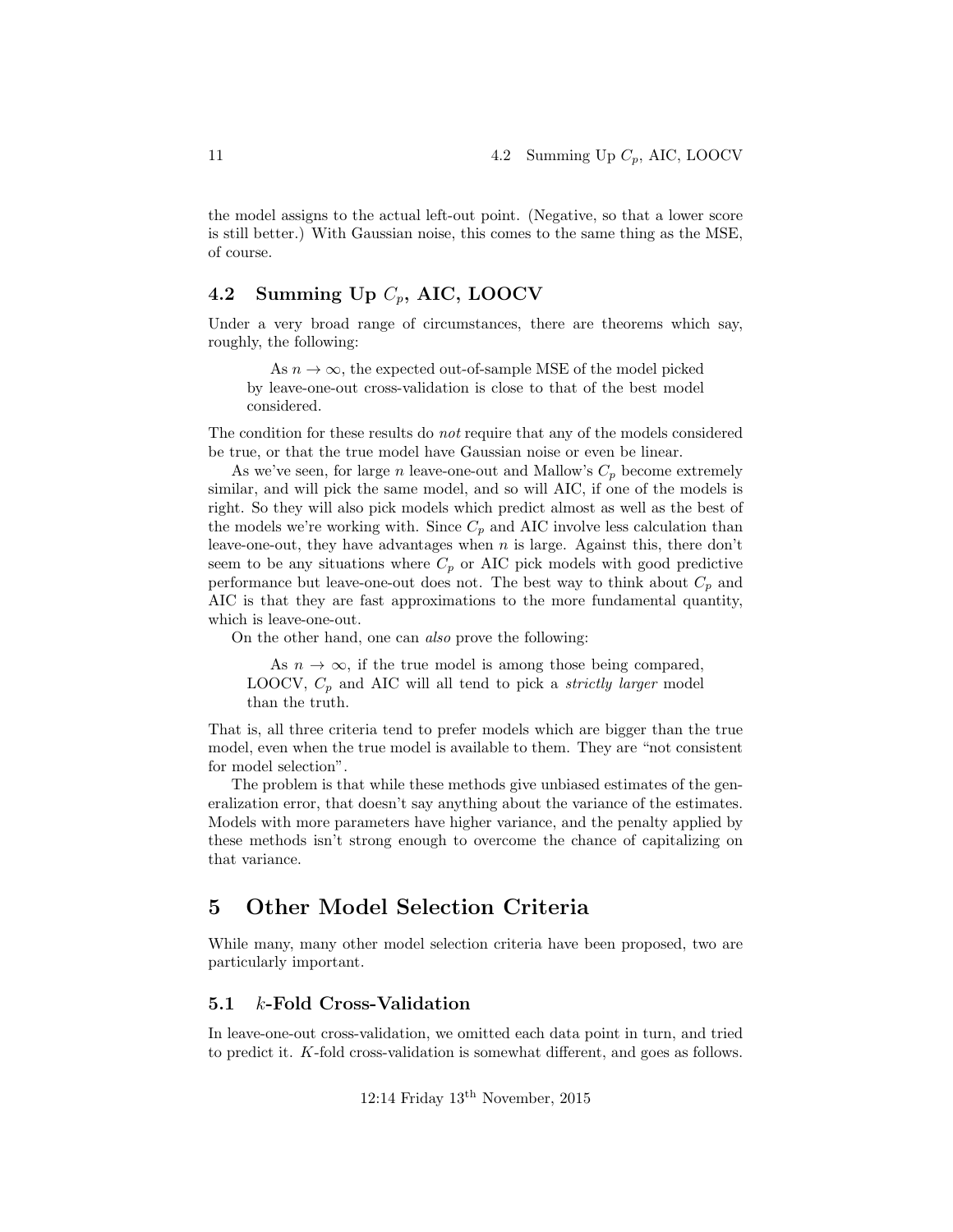- Randomly divide the data into  $k$  equally-sized parts, or "folds".
- For each fold
	- Temporarily hold back that fold, calling it the "testing set".
	- Call the other  $k-1$  folds, taken together, the "training set".
	- Estimate each model on the training set.
	- Calculate the MSE of each model on the testing set.
- Average MSEs over folds.

We then pick the model with the lowest MSE, averaged across testing sets.

The point of this is just like the point of leave-one-out: the models are compared only on data which they didn't get to see during estimation. Indeed, leave-one-out is the special case of k-fold cross-validation where  $k = n$ . The disadvantage of doing that is that in leave-one-out, all of the training sets are very similar (they share  $n - 2$  data points), so averaging over folds does very little to reduce variance. For moderate  $k$  — people typically use 5 or 10 k-fold CV tends to produce very good model selection results.

Like leave-one-out CV, k-fold cross-validation can be applied to any loss function, such as the proportion of cases mis-classified, or negative log-likelihood.

#### <span id="page-11-0"></span>5.2 BIC

A more AIC-like criterion is the "Bayesian<sup>[11](#page-11-1)</sup> information criterion" introduced by [Schwarz](#page-20-0) [\(1978\)](#page-20-0). The name is quite misleading<sup>[12](#page-11-2)</sup>, but irrelevant; it's got the exact same idea of penalizing the log-likelihood with the number of parameters, but using a penalty which gets bigger with  $n$ .

$$
BIC(S) = L_S - \frac{\log n}{2} \dim(S)
$$

This is a stronger penalty than AIC applies, and this has consequences:

As  $n \to \infty$ , if the true model is among those BIC can select among, BIC will tend to pick the true model.

Of course there are various conditions attached to this, some of them quite technical, but it's generally true for IID samples, for regression modeling, for many sorts of time series model, etc. Unfortunately, the model selected by BIC will tend to predict less well than the one selected by leave-one-out crossvalidation or AIC.

<span id="page-11-1"></span><sup>11</sup>Bayesianism is the idea that we ought to have probabilities for parameter values and for models, and not just for random variables (or, said another way, to treat parameters and models as also random variables), and update those probabilities as we see more events using Bayes's rule. It is a controversial position within statistics and philosophy of science, with many able and learned supporters, and equally able and learned opponents. (It is also the only position in statistics and philosophy of science I know of which has an online cult dedicated to promoting it, alongside reading certain works of Harry Potter fanfic, and trying not to think about the possibility a future superintelligent computer will simulate your being tortured.)

<span id="page-11-2"></span> $12$ The truly Bayesian position is not to *select* a model at all, but rather to maintain a probability distribution over all models you think possible.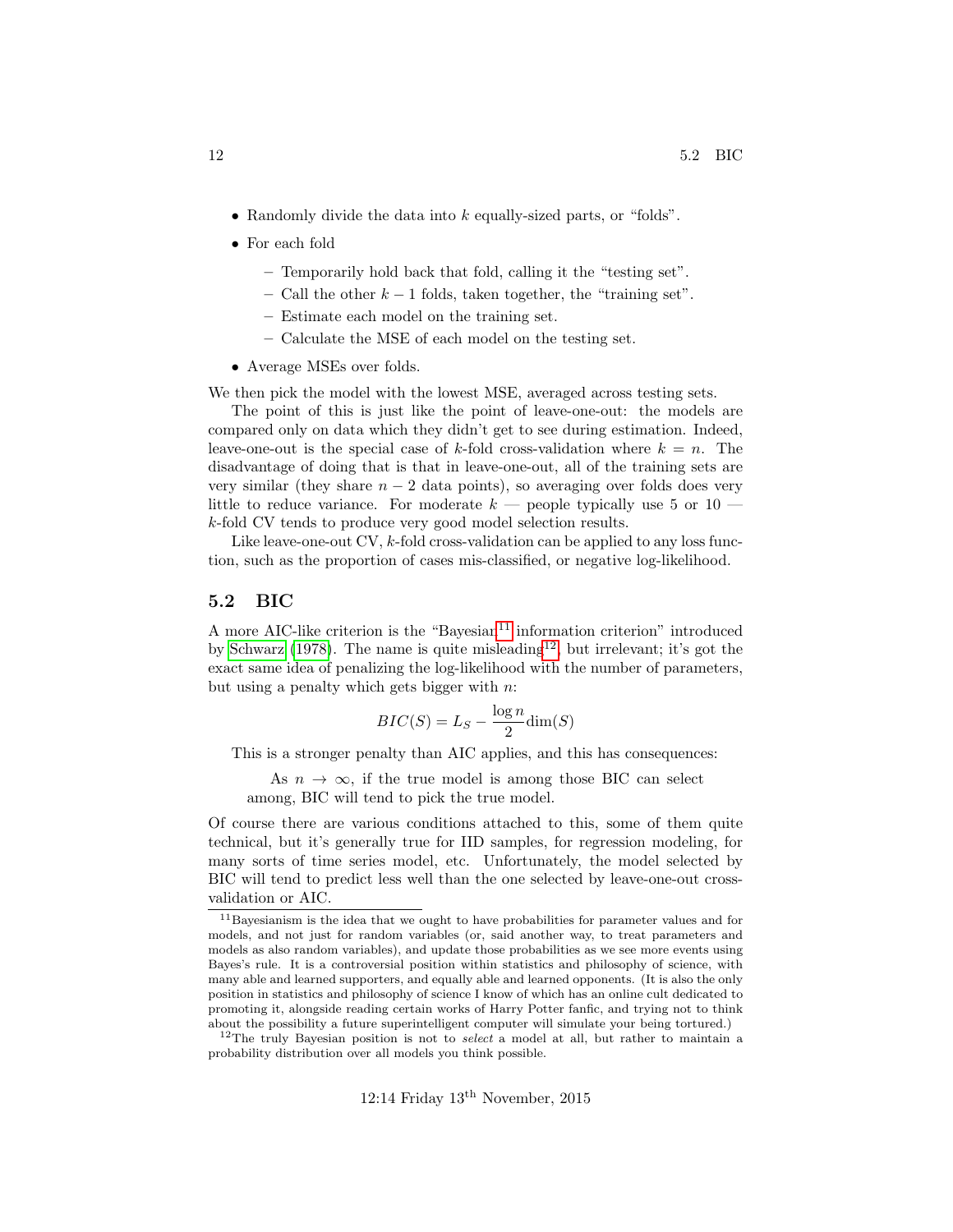#### <span id="page-12-0"></span>6 Stepwise Model Selection

One way to automatically select a model is to begin with the largest model you can, and then prune it, which can be done in several ways:

- Eliminate the least-significant coefficient.
- Pick your favorite model selection criterion, consider deleting each coefficient in turn, and pick the sub-model with the best value of the criterion.

Having eliminated a variable, one then re-estimates the model, and repeats the procedure. Stop when either all the remaining coefficients are significant (under the first option), or nothing can be eliminated without worsening the criterion.

(What I've described is **backwards** stepwise model selection. Forward stepwise model selection starts with the intercept-only model and adds variables in the same fashion. There are, naturally, forward-backward hybrids.)

Stepwise model selection is a greedy procedure: it takes the move which does the most to immediately improve the criterion, without considering the consequences down the line. There are very, very few situations where it is consistent for model selection, or (in its significance-testing version) where it even does a particularly good job of coming up with predictive models, but it's surprisingly popular.

## <span id="page-12-1"></span>7 Inference after Selection

All of the inferential statistics we have done in earlier lectures presumed that our choice of model was completely fixed, and not at all dependent on the data. If different data sets would lead us to use different models, and our data are (partly) random, then which model we're using is also random. This leads to some extra uncertainty in, say, our estimate of the slope on  $X_1$ , which is not accounted for by our formulas for the sampling distributions, hypothesis tests, confidence sets, etc.

A very common response to this problem, among practitioners, is to ignore it, or at least hope it doesn't matter. This can be OK, if the data-generating distribution forces us to pick one model with very high probability, or if all of the models we might pick are very similar to each other. Otherwise, ignoring it leads to nonsense.

Here, for instance, I simulate 200 data points where the Y variable is a standard Gaussian, and there are 100 independent predictor variables, all also standard Gaussians, independent of each other and of  $Y$ :

```
n <- 200; p <- 100
y \leftarrow \text{rnorm}(n)x <- matrix(rnorm(n*p),nrow=n)
df \leftarrow data.frame(y=y,x)
mdl <- lm(y~., data=df)
```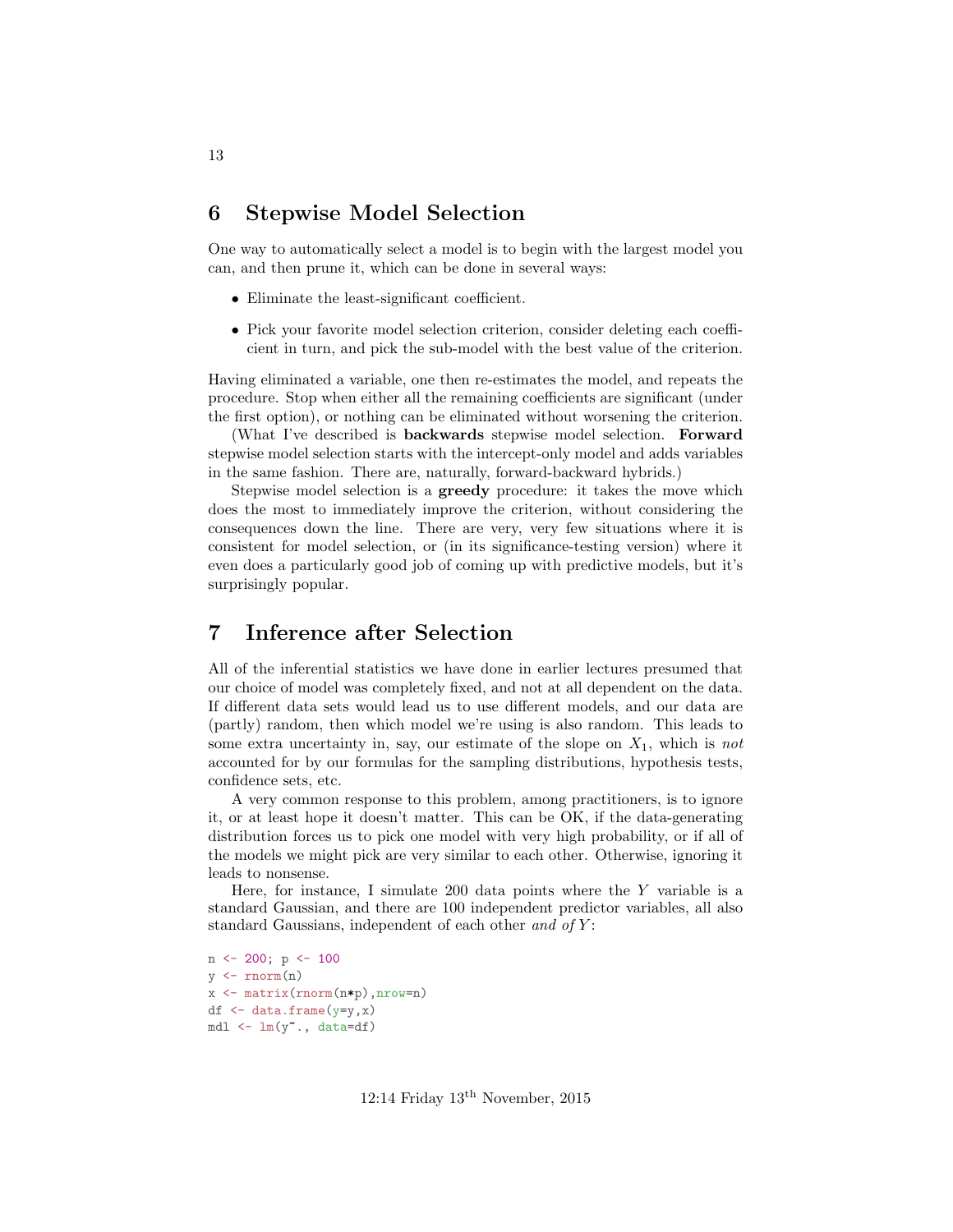Of the 100 predictors, 5 have t-statistics which are significant at the  $0.05$ level or less. (The expected number would be 5.) If I select the model using just those variables<sup>[13](#page-13-0)</sup>, I get the following:

```
stars \leftarrow 1+which(coefficients(summary(mdl))[-1,4]<0.05) # Why 1+?
mdl.2 \leftarrow lm(y^*., data=df[,c(1,stars)])
summary(mdl.2)
##
## Call:
## lm(formula = y \sim ., data = df[, c(1, stars)])
##
## Residuals:
## Min 1Q Median 3Q Max
## -2.53035 -0.75081 0.03042 0.58347 2.63677
##
## Coefficients:
## Estimate Std. Error t value Pr(>|t|)
## (Intercept) 0.03084 0.07092 0.435 0.6641
## X21 -0.13821 0.07432 -1.860 0.0644
## X25 0.12472 0.06945 1.796 0.0741
## X41 0.13696 0.07279 1.882 0.0614
## X83 -0.03067 0.07239 -0.424 0.6722
## X88 0.14585 0.07040 2.072 0.0396
##
## Residual standard error: 0.9926 on 194 degrees of freedom
## Multiple R-squared: 0.06209,Adjusted R-squared: 0.03792
## F-statistic: 2.569 on 5 and 194 DF, p-value: 0.02818
```
Notice that final over-all  $F$  statistic: it's testing whether including those variables fits better than an intercept-only model, and saying it thinks it does, with a definitely significant  $p$ -value. This is the case even though, by construction, the response is completely independent of all predictors. This is not a fluke: if you re-run my simulation many times, your  $p$ -values in the full F test will not be uniformly distributed (as they would be on all 100 predictors), but rather will have a distribution strongly shifted over to the left. Similarly, if we looked at the confidence intervals, they would be much too narrow.

These issues do not go away if the true model isn't "everything is independent of everything else", but rather has some structure. Because we picked the model to predict well on this data, if we then run hypothesis tests on that same data, they'll be too likely to tell us everything is significant, and our confidence intervals will be too narrow. Doing statistical inference on the same data we used to select our model is just broken. It may not always be as spectacularly broken as in my demo above, but it's still broken.

<span id="page-13-0"></span>There are three ways around this. One is to pretend the issue doesn't exist;

<sup>13</sup>Exercise: Explain all the ways in which this is a bad idea. Now imagine explaining the same thing to your boss, who took econometrics 20 years ago, and wants to know why he can't just follow the stars.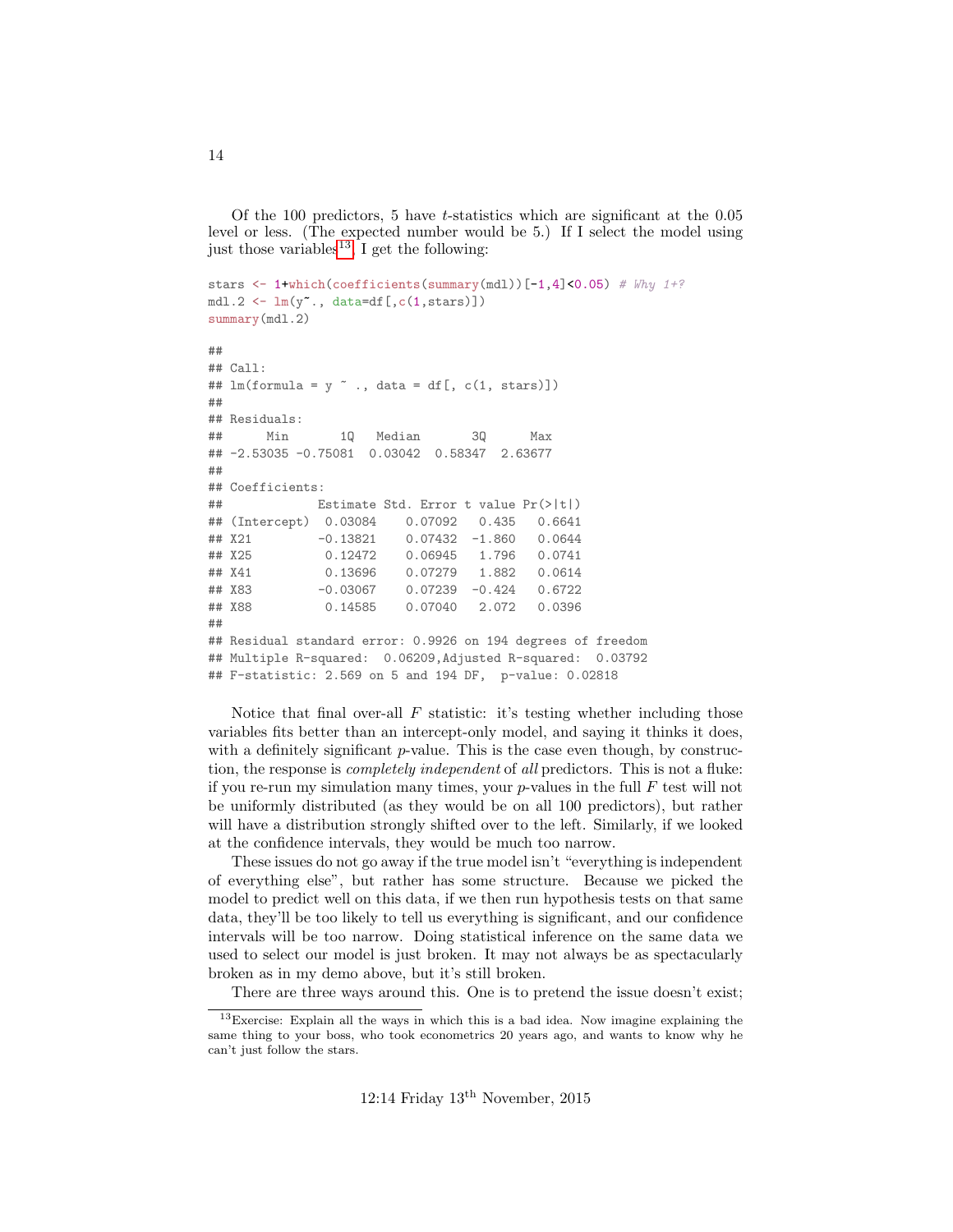as I said, this is popular, but it's got nothing else to recommend it. Another, which is an area of very active research currently in statistics, is to try to come up with clever technical adjustments to the inferential statistics<sup>[14](#page-14-2)</sup>. The third approach, which is in many ways the simplest, is to use different data sets to select a model and to do inference within the selected model<sup>[15](#page-14-3)</sup>.

#### <span id="page-14-0"></span>7.1 Data Splitting

Data splitting is (for regression) a very simple procedure:

- Randomly divide your data set into two parts.
- Calculate your favorite model selection criterion for all your candidate models using only the first part of the data. Pick one model as the winner.
- Re-estimate the winner, and calculate all your inferential statistics, using only the other half of the data.

(Division into two equal halves is optional, but usual.)

Because the winning model is statistically independent of the second half of the data, the confidence intervals, hypothesis tests, etc., can treat it as though that model were fixed a priori. Since we're only using  $n/2$  data points to calculate confidence intervals (or whatever), they will be somewhat wider than if we really had fixed the model in advance and used all  $n$  data points, but that's the price we pay for having to select a model based on data.

### <span id="page-14-1"></span>8 R Practicalities

 $R^2$  and adjusted  $R^2$  are calculated by the summary function for lm objects, if — Heaven forbid – you should ever need them. So, more practically, is the in-sample root mean squared error, using the unbiased estimator:

```
mdl <- lm(something ~ other_things, data=df)
summary(mdl)$r.squared
summary(mdl)$adj.r.squared
summary(mdl)$sigma
```
The un-adjusted MSE is also easily calculated:

mean(residuals(mdl)^2)

The AIC function knows how to work with models produced by lm; it uses an alternate definition of AIC which is  $-2\times$  the one I gave above (so smaller AIC is preferred). Similarly for the BIC function.

<span id="page-14-3"></span><span id="page-14-2"></span> $^{14}{\rm If}$ you're curious, ask Profs. Tibshirani or G'Sell about this.

<sup>&</sup>lt;sup>15</sup>Technically, there is a fourth possible approach, which is to select the model completely at random, and then do inference within it. This may sound like a joke, but there are actually situations, like testing for a difference in means between high-dimensional vectors, where it's perfectly reasonable.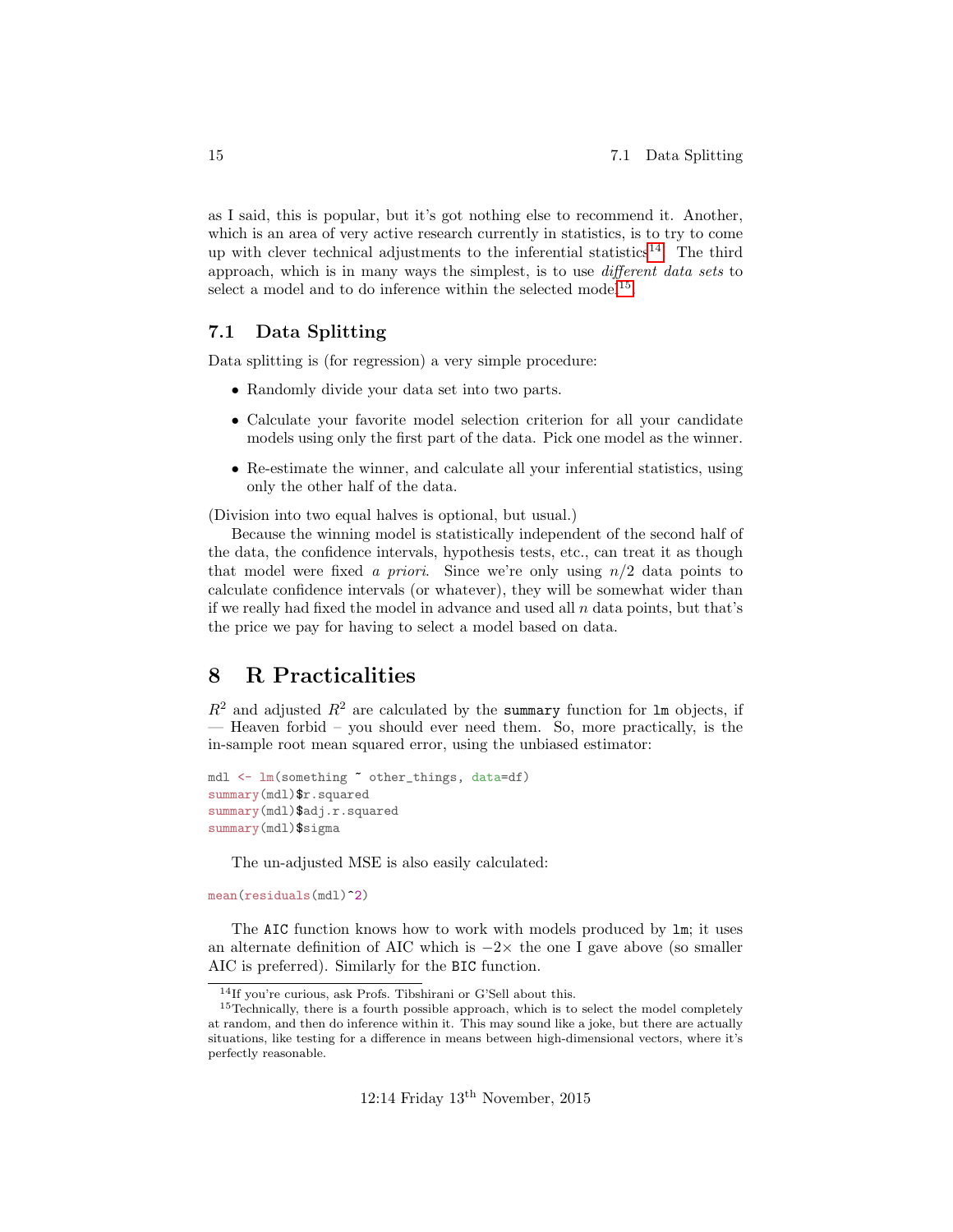The step function will do stepwise model selection based on AIC, either forward or backward. Manipulating the arguments also allows for doing BIC. (See the help file.) Warning: By default this prints out a lot of information about every model it looks at; consider setting trace=0.

For leave-one-out cross-validation, the most straightforward approach is to use the following function:

```
# Calculate LOOCV score for a linear model
# Input: a model as fit by lm()
# Output: leave-one-out CV score
cv.\text{lm} \leftarrow function(md1)return(mean((residuals(mdl)/(1-hatvalues(mdl)))^2))
}
```
For k-fold cross-validation, the easiest option at this stage is to use the  $cv$ .glm function in the package boot<sup>[16](#page-15-0)</sup>. Note that this requires you to fit your model with the glm function, not with lm, and that you will really only be interested in the delta component of what cv.glm returns. (See the help file, especially the examples at the end.)

Nobody seems to have written a function for calculating  $C_p$ . Here is one.

```
# Calculate Mallow's Cp for a list of linear models
# Input: List of models, all fit by lm
# Output: Vector of Cp statistics
# Presumes: All models are nested inside the largest model; all models
  # fit on a common data set
Cp.lm \leftarrow function(mdl.list) {
    # How many samples do we have?
      # Presumes all models fit to the same data
    n \leftarrow nobs(mdl.list[[1]])# Extract the number of degrees of freedom for each model
    DoFs <- sapply(mdl.list, function(mdl) { sum(hatvalues(mdl)) })
    # Extract the MSEs of each model
    MSEs <- sapply(mdl.list, function(mdl) { mean(residuals(mdl)^2) })
    # Which model had the most parameters?
      # Presuming that model includes all the others as special cases
    biggest <- which.max(DoFs)
    # Use the nesting model's MSE to estimate sigma<sup>2</sup>
    sigma2.hat <- MSEs[[biggest]]*n/(n-DoFs[[biggest]])
    Cp <- MSEs + 2*sigma2.hat*DoFs/n
    return(Cp)
}
# Example of usage:
Cp.lm(list(mdl1, mdl2, mdl3))
```
<span id="page-15-0"></span><sup>16</sup>Later in this course and in 402, we will write our own CV code, partly as character building and partly because there's nothing quite like doing this to actually get how it works.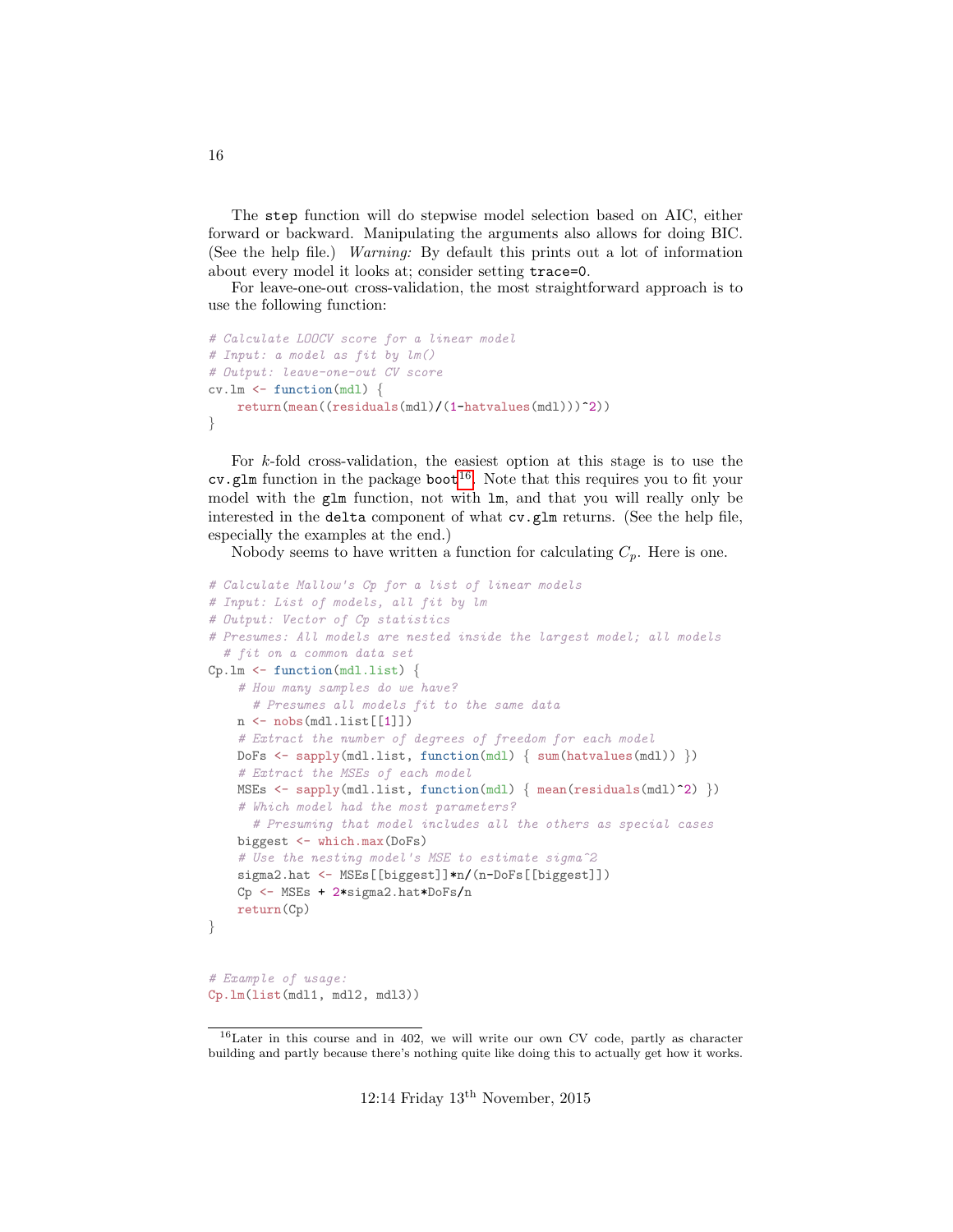#### <span id="page-16-0"></span>8.1 A Demo

We'll do polynomial regression with just one  $X$  variable; this way we can keep throwing in as many terms as we need to, in order to make the point. X will be uniformly distributed on the interval  $[-2, 2]$ , and when we use a  $q<sup>th</sup>$  order polynomial, we'll set

$$
Y = \sum_{i=1}^{q} (-1)^{q} X^{q} + \epsilon
$$

with  $\epsilon$  having our usual Gaussian distribution with mean 0 and standard deviation 0.1.

Here's code to simulate from the model:

```
# Simulate variable-degree polynomial with fixed X and coefficients
# Inputs: Number of points to simulate; degree of polynomial
# Output: Data from with x and y columns
sim.poly <- function(n, degree) {
    x \leftarrow runif(n, min=-2, max=2)poly.x <- poly(x, degree=degree, raw=TRUE)
    alternating.signs \leq rep(c(-1,1), length.out=degree)
    sum.poly <- poly.x %*% alternating.signs
    y \leftarrow x + \text{rnorm}(n, 0, 0.1)return(data-frame(x=x,y=y))}
```
And here is code to fit many polynomials to it:

```
# Fit multiple univariate polynomials to the same data
# Input: data frame; maximum degree of polynomial
# Output: Liist of estimated models
# Presumes: data frame has columns called x and y; y is response; maximum
  # degree is an integer >= 1.
poly.fit <- function(df, max.degree) {
    lapply(1:max.degree, function(deg) { lm(y \text{ o}oly(x, degree=deg), data=df) })
}
```
And to apply multiple selection criteria to a list of models:

```
# Apply multiply model selection criteria to a list of models
# Inputs: list of models
# Outputs: Vector, indicating which model from the list was picked by
  # each criterion
# Presumes: all models are set up to work with all criteria functions applied
    # True if all models were fit by lm()
  # All models fit on same data set (otherwise, weird)
selectors <- function(mdl.list) {
    Rsq \leftarrow \text{which.max}( \text{supply}(\text{mdl.list, function}(\text{mdl}) \{ \text{summary}(\text{mdl}) \r.sq \}))
    Rsq.adj <- which.max(sapply(mdl.list, function(mdl) { summary(mdl)$adj.r.sq }))
    Cp <- which.min(Cp.lm(mdl.list))
```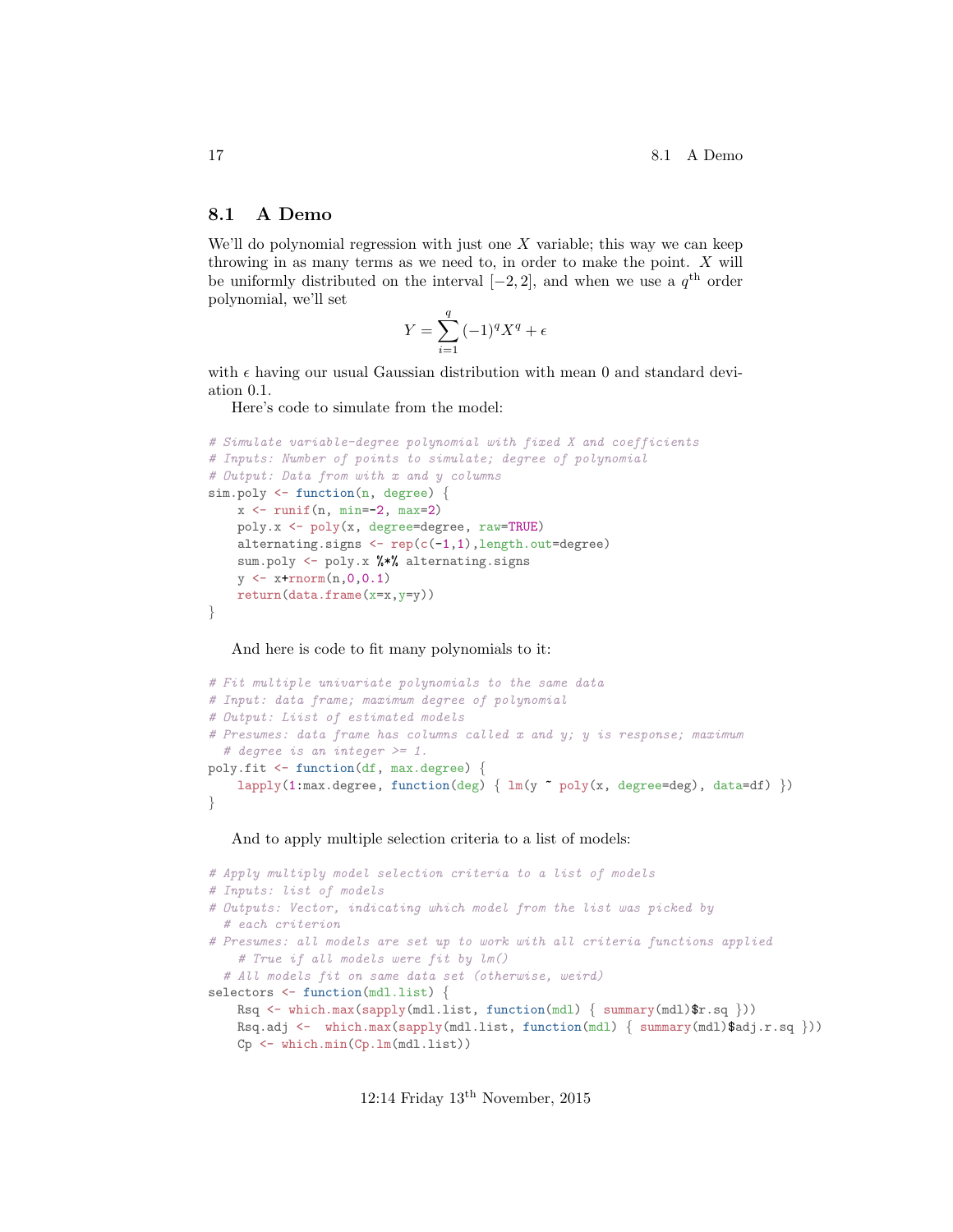```
LOOCV <- which.min(sapply(mdl.list, cv.lm))
    AIC <- which.min(sapply(mdl.list, AIC))
    BIC <- which.min(sapply(mdl.list, BIC))
    choices <- c(Rsq = Rsq, Rsq.adj = Rsq.adj, Cp=Cp, LOOCV=LOOCV,
                 AIC = AIC, BIC=BIC)
   return(choices)
}
```
To put this all together, let's see what gets picked if we simulate 20 data points from the quadratic, and allow models of up to order 10:

```
selectors(poly.fit(sim.poly(n=20, degree=2), max.degree=10))
```

| ## | Rsq Rsq.adj | Cp LOOCV | AIC | BIC |
|----|-------------|----------|-----|-----|
| ## | <u>g</u>    |          |     |     |

Of course, one run doesn't mean much, so let's do this a bunch of times:

```
summary(t(replicate(1000,
                    selectors(poly.fit(sim.poly(n=20, degree=2),
                                      max.degree=10)))))
```

|    |                | ## Rsq Rsq.adj                                             |                |                | Cp LOOCV |                  |  |
|----|----------------|------------------------------------------------------------|----------------|----------------|----------|------------------|--|
| ## |                | Min. : 10 Min. : 1.000 Min. : 1.000 Min. : 1.000           |                |                |          |                  |  |
|    |                | ## 1st Qu.:10 1st Qu.: 2.000 1st Qu.: 1.000 1st Qu.: 1.000 |                |                |          |                  |  |
| ## |                | Median :10 Median : 6.000                                  |                | Median : 1.000 |          | Median $: 1.000$ |  |
| ## |                | Mean :10 Mean : 5.483                                      |                | Mean : 2.656   |          | Mean : 1.873     |  |
|    |                | ## 3rd Qu.:10 3rd Qu.: 9.000 3rd Qu.: 3.000 3rd Qu.: 2.000 |                |                |          |                  |  |
|    |                | ## Max. :10 Max. :10.000 Max. :10.000 Max. :10.000         |                |                |          |                  |  |
|    |                | ## AIC BIC                                                 |                |                |          |                  |  |
| ## |                | Min. : 1.000 Min. : 1.000                                  |                |                |          |                  |  |
|    |                | ## 1st Qu.: 1.000 1st Qu.: 1.000                           |                |                |          |                  |  |
| ## | Median : 2.000 |                                                            | Median : 1.000 |                |          |                  |  |
| ## | Mean : 3.912   |                                                            | Mean : 2.044   |                |          |                  |  |
|    |                | ## 3rd Qu.: 7.000 3rd Qu.: 2.000                           |                |                |          |                  |  |
| ## | Max. : 10.000  |                                                            | Max. : 10.000  |                |          |                  |  |

This is showing us the summary statistics for the degree of the polynomial model selected according to each criteria. (Why do I put in the transpose?) Remember that the right degree here is 2, so  $R^2$  is (as usual) useless, and adjusted  $R^2$  little better. The others all at least do something roughly right, though AIC is worse than the other three.

Of course,  $n = 20$  isn't very much information<sup>[17](#page-17-0)</sup>, so let's increase that to  $n = 1000$ .

summary(t(replicate(1000, selectors(poly.fit(sim.poly(n=1000, degree=2), max.degree=10)))))

<span id="page-17-0"></span><sup>17</sup>Though it seems to be enough for leave-one-out or BIC.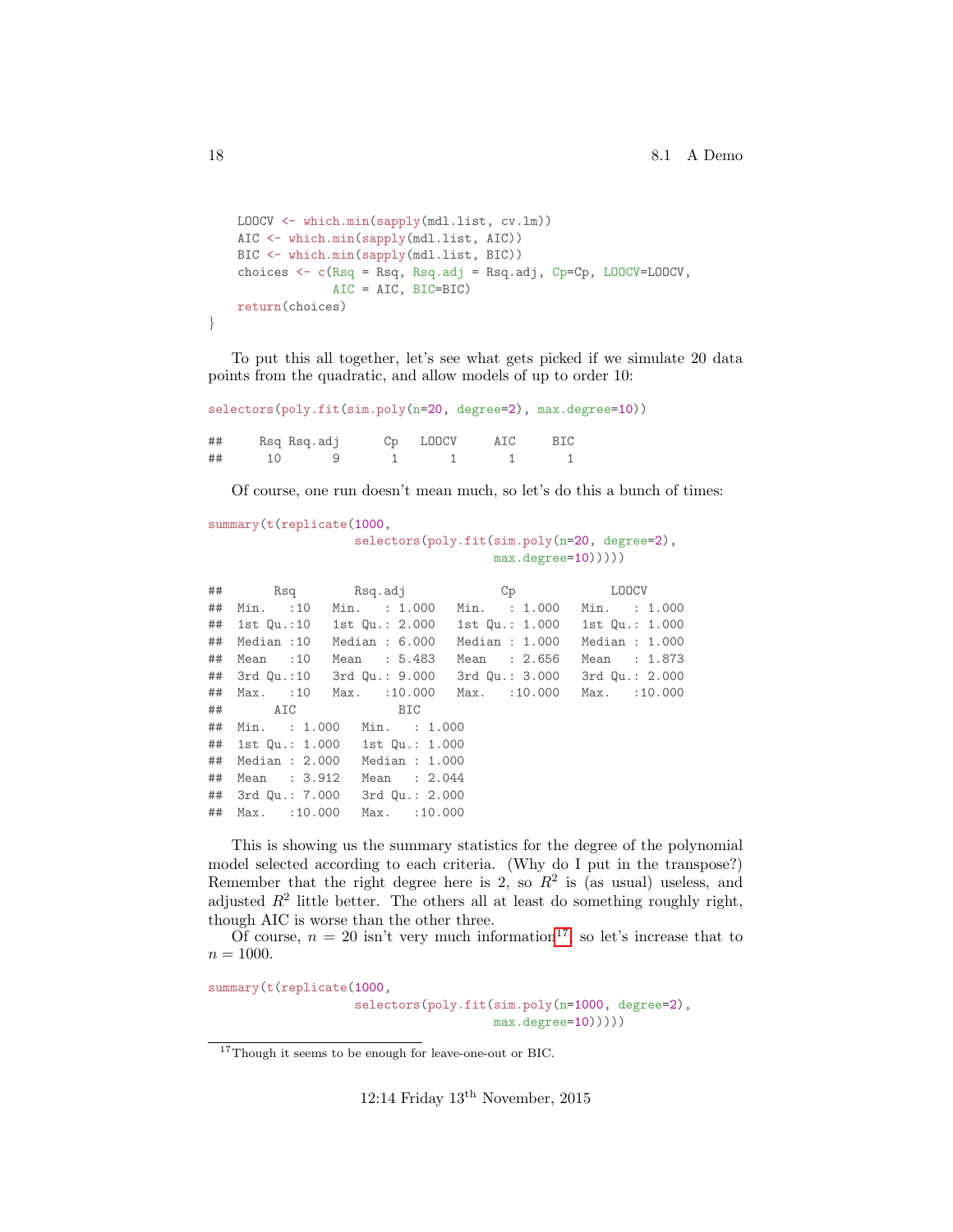```
## Rsq Rsq.adj Cp LOOCV
## Min. :10 Min. : 1.0 Min. : 1.000 Min. : 1.000
## 1st Qu.:10 1st Qu.: 1.0 1st Qu.: 1.000 1st Qu.: 1.000
## Median :10 Median : 4.0 Median : 1.000 Median : 1.000
## Mean :10 Mean : 4.6 Mean : 1.713 Mean : 1.719
## 3rd Qu.:10 3rd Qu.: 8.0 3rd Qu.: 2.000 3rd Qu.: 2.000
## Max. :10 Max. :10.0 Max. :10.000 Max. :10.000
## AIC BIC
## Min. : 1.000 Min. :1.000
## 1st Qu.: 1.000 1st Qu.:1.000
## Median : 1.000 Median :1.000
## Mean : 1.719 Mean :1.015
## 3rd Qu.: 2.000 3rd Qu.:1.000
## Max. :10.000 Max. :2.000
```
Adjusted  $R<sup>2</sup>$  is hopeless, leave-one-out does essentially the same as AIC or  $C_p$  (and all have a 25% probability of picking a model which is too big), and BIC is, as expected, much more conservative.

You can experiment with seeing what happens if you change the true order of the model, or the range of orders compared by the model selectors, or make some of the higher-order polynomial terms close to but not quite zero, etc., etc.

### <span id="page-18-0"></span>9 Further Reading

The best reference on model selection I know of, by far, is [Claeskens and Hjort](#page-19-3) [\(2008\)](#page-19-3); unfortunately, much of the theory is beyond the level of this course, but some of the earlier chapters should not be. [Hansen](#page-20-1) [\(2005\)](#page-20-1) provides interesting perspectives based on extensive experience in econometrics.

Cross-validation goes back in statistics into the 1950s, if not earlier, but did not become formalized as a tool until the 1970s, with the work of [Stone](#page-20-2) [\(1974\)](#page-20-2), [Geisser](#page-19-4) [\(1975\)](#page-19-4) and [Geisser and Eddy](#page-19-5) [\(1979\)](#page-19-5). (The last paper, written in 1977, made it perfectly clear the approach could be used on log-likelihood, mis-classification rates, etc., as well as squared error.) It was adopted, along with many other statistical ideas, by computer scientists during the period in the late 1980s–early 1990s when the modern area of "machine learning" emerged from (parts of) earlier areas called "artificial intelligence", "pattern recognition", "connectionism", "neural networks", or indeed "machine learning". Subsequently, many of the scientific descendants of the early machine learners forgot where their ideas came from, to the point where many people now think crossvalidation is something computer science contributed to data analysis. For a recent survey of cross-validation techniques and their uses, see [Arlot and Celisse](#page-19-6)  $(2010).$  $(2010).$ 

For theoretical results on model selection by cross-validation, and on data splitting, see Györfi  $et \ al. (2002)$  $et \ al. (2002)$ .

This lecture has emphasized model selection criteria which could be applied automatically. Of course, doing anything automatically is usually somewhat du-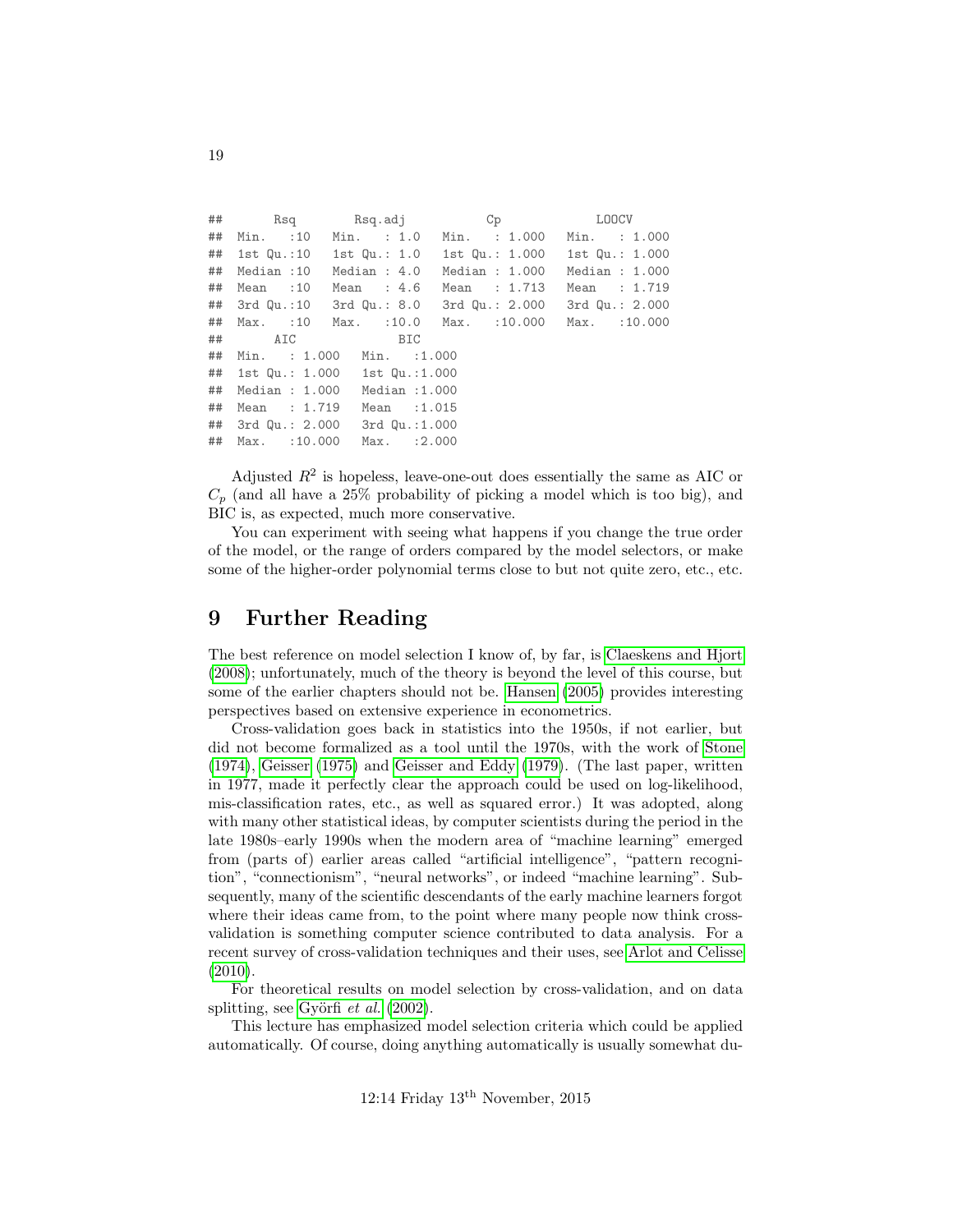bious. An alternative, with a lot to recommend it, is to very carefully construct models, test their implications, and gradually move towards more complicated models as improvements in data (volume, precision of measurement, range of variables, etc.) show definite problems with simpler models [\(Gelman and Shal](#page-19-7)[izi, 2013\)](#page-19-7).

#### <span id="page-19-0"></span>10 Exercises

To think through or practice on, not to hand in.

- <span id="page-19-1"></span>1. Show that  $Cov[Y_i, \hat{m}_i] = \sigma^2 H_{ii}$ . (*Hint:* Write  $\hat{m}_i$  as a weighted sum of  $Y_j$ .)
- 2. Using the step function, repeat the simulation from §[7](#page-12-1) and report the number of selected coefficients, their median p-value (in Wald tests of the slope being zero), and the  $p$ -value of the full  $F$ -test. Repeat the simulation many times, and plot a histogram of the  $F$ -test  $p$ -values.

## References

- <span id="page-19-2"></span>Akaike, Hirotugu (1973). "Information Theory and an Extension of the Maximum Likelihood Principle." In Proceedings of the Scond International Symposium on Information Theory (B. N. Petrov and F. Caski, eds.), pp. 267–281. Budapest: Akademiai Kiado. Reprinted in [\(Akaike, 1998,](#page-19-8) pp. 199–213).
- <span id="page-19-8"></span>— (1998). Selected Papers of Hirotugu Akaike. Berlin: Springer-Verlag. Edited by Emanuel Parzen, Kunio Tanabe and Genshiro Kitagawa.
- <span id="page-19-6"></span>Arlot, Sylvain and Alain Celisse (2010). "A survey of cross-validation procedures for model selection." Statistics Surveys, 4: 40–79. URL [http:](http://projecteuclid.org/euclid.ssu/1268143839) [//projecteuclid.org/euclid.ssu/1268143839](http://projecteuclid.org/euclid.ssu/1268143839).
- <span id="page-19-3"></span>Claeskens, Gerda and Nils Lid Hjort (2008). Model Selection and Model Averaging. Cambridge, England: Cambridge University Press.
- <span id="page-19-4"></span>Geisser, Seymour (1975). "The Predictive Sample Reuse Method with Applications." Journal of the American Statistical Association, 70: 320–328.
- <span id="page-19-5"></span>Geisser, Seymour and William F. Eddy (1979). "A Predictive Approach to Model Selection." Journal of the American Statistical Association, 74: 153– 160. [doi:10.1080/01621459.1979.10481632.](http://dx.doi.org/10.1080/01621459.1979.10481632)
- <span id="page-19-7"></span>Gelman, Andrew and Cosma Rohilla Shalizi (2013). "Philosophy and the Practice of Bayesian Statistics." British Journal of Mathematical and Statistical Psychology, 66: 8-38. URL <http://arxiv.org/abs/1006.3868>. [doi:10.1111/j.2044-8317.2011.02037.x.](http://dx.doi.org/10.1111/j.2044-8317.2011.02037.x)